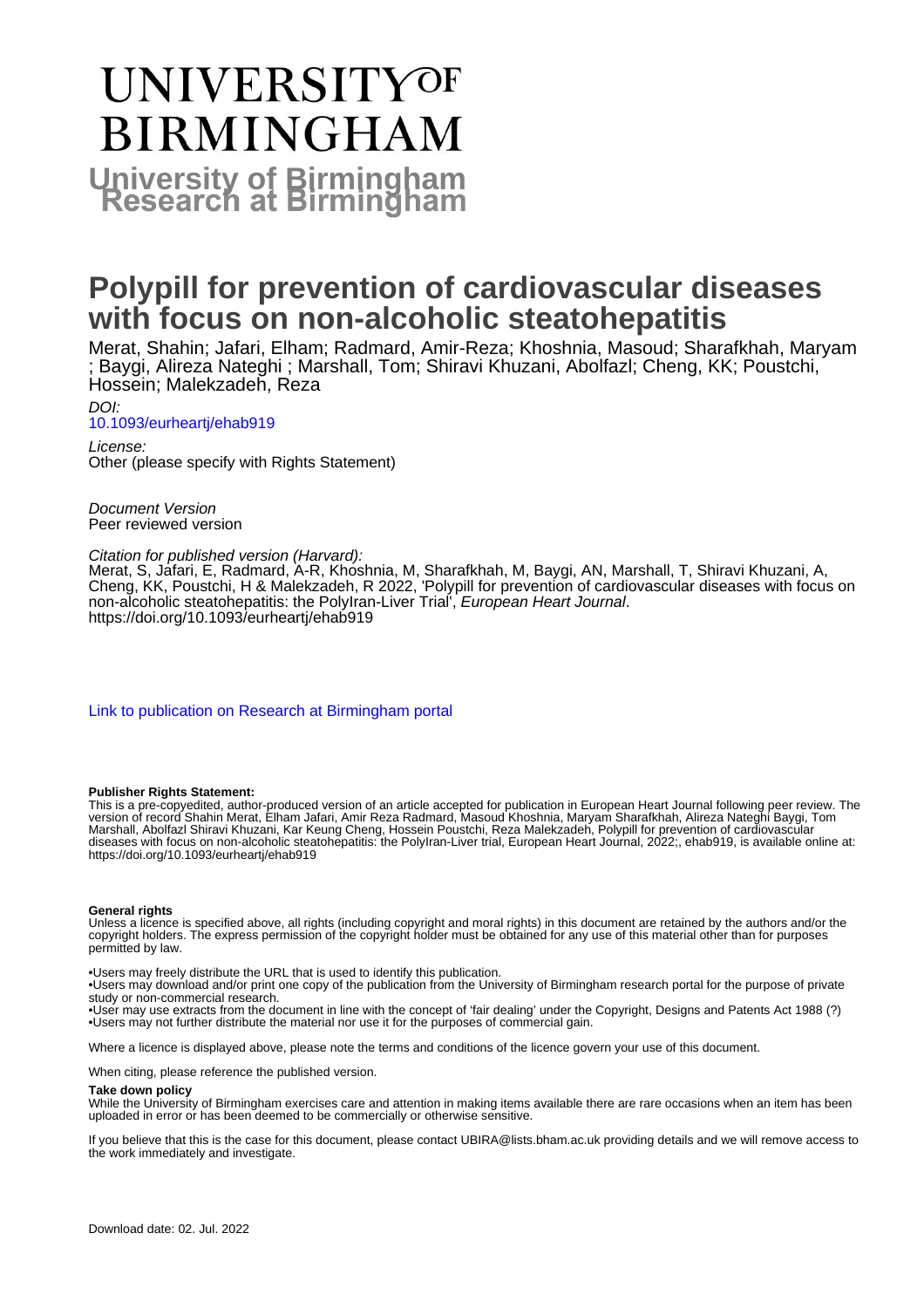| $\mathbf{1}$   | Title page                                                              |
|----------------|-------------------------------------------------------------------------|
| $\overline{2}$ | <b>Polypill for Prevention of Cardiovascular Diseases with Focus on</b> |
| 3              | <b>Non-alcoholic Steatohepatitis: the PolyIran-Liver Trial</b>          |
| $\overline{4}$ |                                                                         |
| 5              | <b>Authors:</b>                                                         |
| 6              | Shahin Merat, MD <sup>*1,2</sup>                                        |
| 7              | Elham Jafari, MD* <sup>1,3</sup>                                        |
| 8              | Amir Reza Radmard, MD <sup>4</sup>                                      |
| 9              | Masoud Khoshnia, MD <sup>5</sup>                                        |
| 10             | Maryam Sharafkhah <sup>1</sup>                                          |
| 11             | Alireza Nateghi Baygi, PharmD <sup>6</sup>                              |
| 12             | Tom Marshall, MD <sup>7</sup>                                           |
| 13             | Abolfazl Shiravi Khuzani, MD <sup>4</sup>                               |
| 14             | K.K Cheng, $MD7$                                                        |
| 15             | Hossein Poustchi, MD <sup>1,2</sup>                                     |
| 16             | Reza Malekzadeh, MD <sup>1,2,3</sup>                                    |
| 17             | *Contributed equally                                                    |
|                |                                                                         |

1

18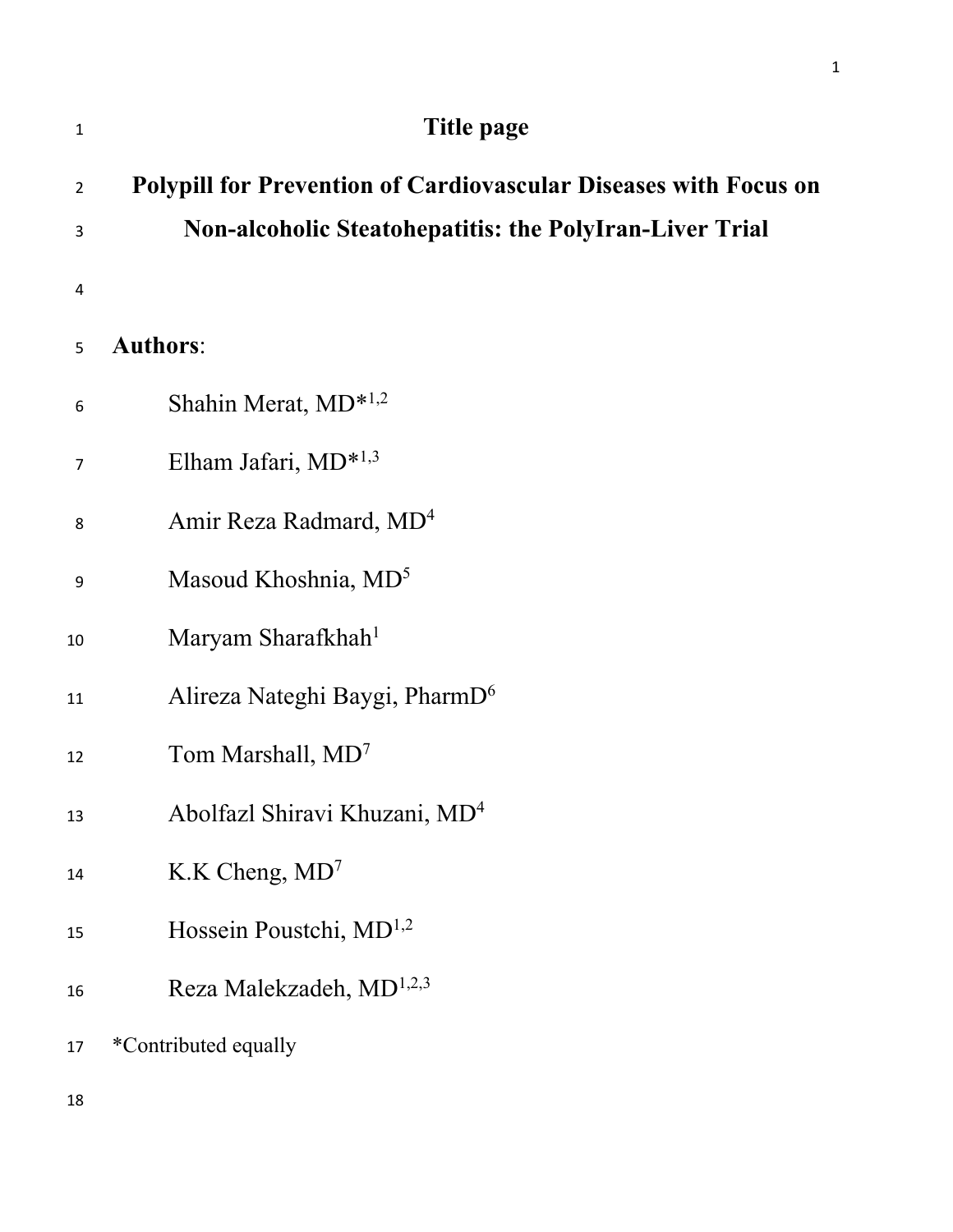## **Affiliations**:

- <sup>1</sup> Liver and Pancreatobiliary Diseases Research Center, Digestive Diseases
- Research Institute, Tehran University of Medical Sciences, Tehran, Iran.
- <sup>2</sup> Digestive Disease Research Center, Digestive Disease Research Institute, Tehran
- University of Medical Sciences, Tehran, Iran.
- <sup>3</sup>Digestive Oncology Research Center, Digestive Disease Research Institute,
- Tehran University of Medical Sciences, Tehran, Iran.
- 8 <sup>4</sup>Department of Radiology, Shariati Hospital, Tehran University of Medical
- Sciences, Tehran, Iran.
- $10<sup>1</sup>$ Golestan Research Center of Gastroenterology and Hepatology, Golestan
- University of Medical Sciences, Gorgan, Iran.
- <sup>6</sup> Research and Development Department, Alborz-Darou Pharmaceutical Co.,
- Ghazvin, Iran.
- <sup>7</sup> 14 <sup>7</sup> School of Health and Population Sciences, University of Birmingham,
- Birmingham, U.K.

## **Correspondence to:**

- Reza Malekzadeh M.D.
- Digestive Disease Research Institute,
- Tehran University of Medical Sciences,
- Shariati Hospital, Tehran 1411713135, Iran.
- Tel: +98 (21) 8241-5000,
- Fax: +98 (21) 8241-5400,
- E-mail: [malek@tums.ac.ir](mailto:malek@tums.ac.ir)
- **And:**
- Hossein Poustchi M.D.
- Digestive Disease Research Institute,
- Tehran University of Medical Sciences,
- Shariati Hospital, Tehran 1411713135, Iran.
- Tel: +98 (21) 8241-5000,
- Fax: +98 (21) 8241-5400,
- E-mail: [h.poustchi@gmail.com](mailto:h.poustchi@gmail.com)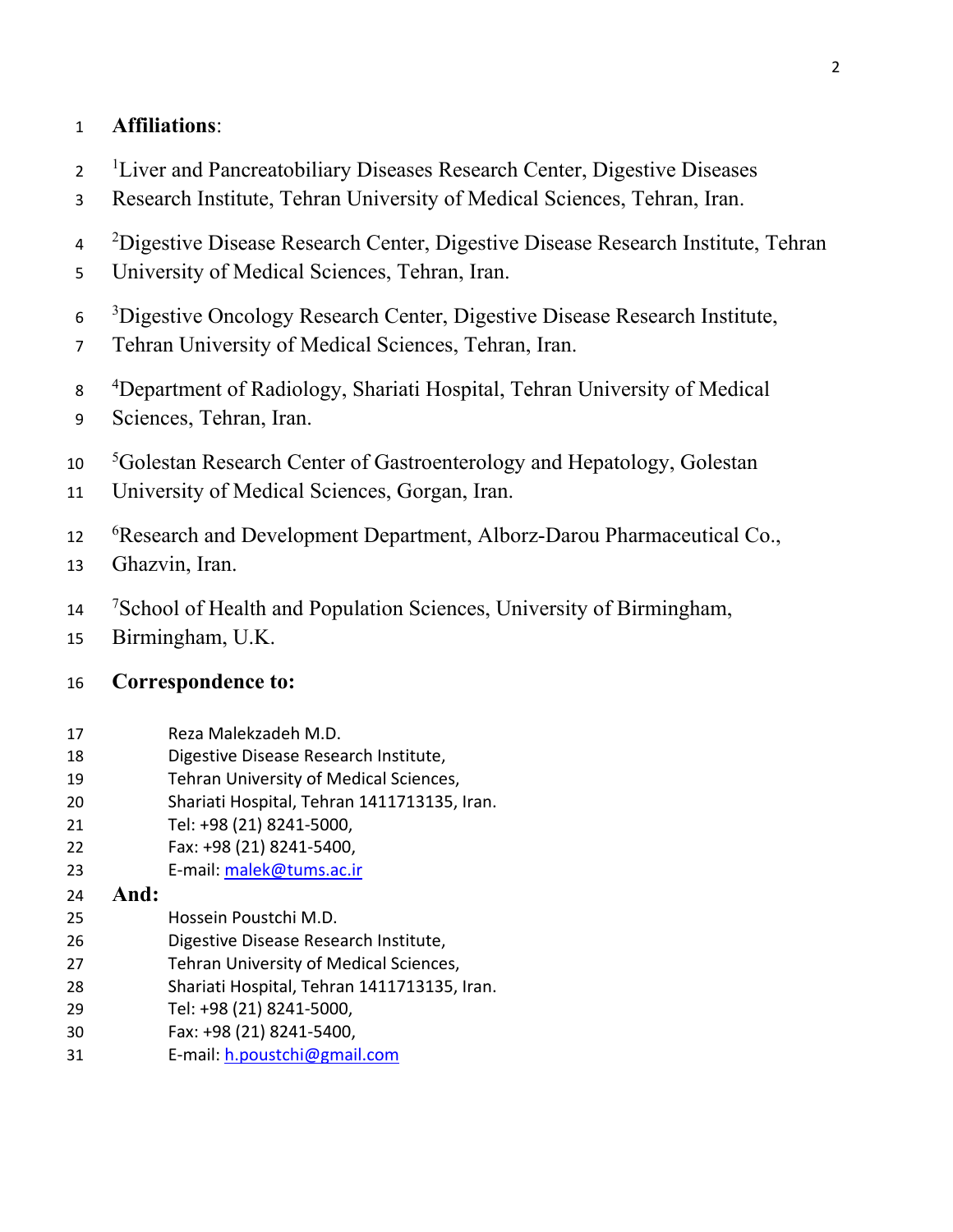#### **Abstract:**

 **Background:** Individuals with nonalcoholic steatohepatitis or elevated liver enzymes have increased cardiovascular mortality but are often excluded from prevention trials. We investigated the effectiveness of fixed-dose combination therapy for the prevention of major cardiovascular events (MCVE) among individuals with and without presumed non-alcoholic steatohepatitis (pNASH).

**Methods:** 2400 Participants over 50 were randomized into intervention and control groups.

Consent was obtained post-randomization. Consenting participants in the intervention group

were given a pill containing aspirin, atorvastatin, hydrochlorothiazide, and valsartan (polypill).

Participants were followed for 5 years. pNASH was diagnosed by ultrasonography and elevated

liver enzymes. The primary outcome was MCVE. ClinicalTrials.gov: NCT01245608.

**Results**: Among the originally randomized population, 138/1249 in the intervention group

(11.0%) and 137/1017 controls (13.5%) had MCVE during the 5-year follow-up (unadjusted risk

ratio [RR] 0.83, 95% confidence interval [CI] 0.66-1.03). Of the 1508 participants who

consented to additional measurements and treatment, 63/787 (8.0%) intervention group

participants and 86/721 (11.9%) controls had MCVE (adjusted RR 0.61, 95% CI 0.44-0.83).

Although the adjusted relative risk of MCVE in participants with pNASH (0.35, 95% CI 0.17-

0.74) was under half that for participants without pNASH (0.73, 95% CI 0.49-1.00), the

difference did not reach statistical significance. There was no change in liver enzymes in

20 participants taking polypill but among those with pNASH, there was a significant decrease after

60 months of follow-up (intragroup -12.0 IU/L, 95% CI -14.2 to -9.6).

 **Conclusion**: Among patients consenting to receive fixed-dose combination therapy, polypill is safe and effective for prevention of MCVE, even among participants with fatty liver and increased liver enzymes.

**Keywords:** Cardiovascular diseases, primary prevention, secondary prevention, polypill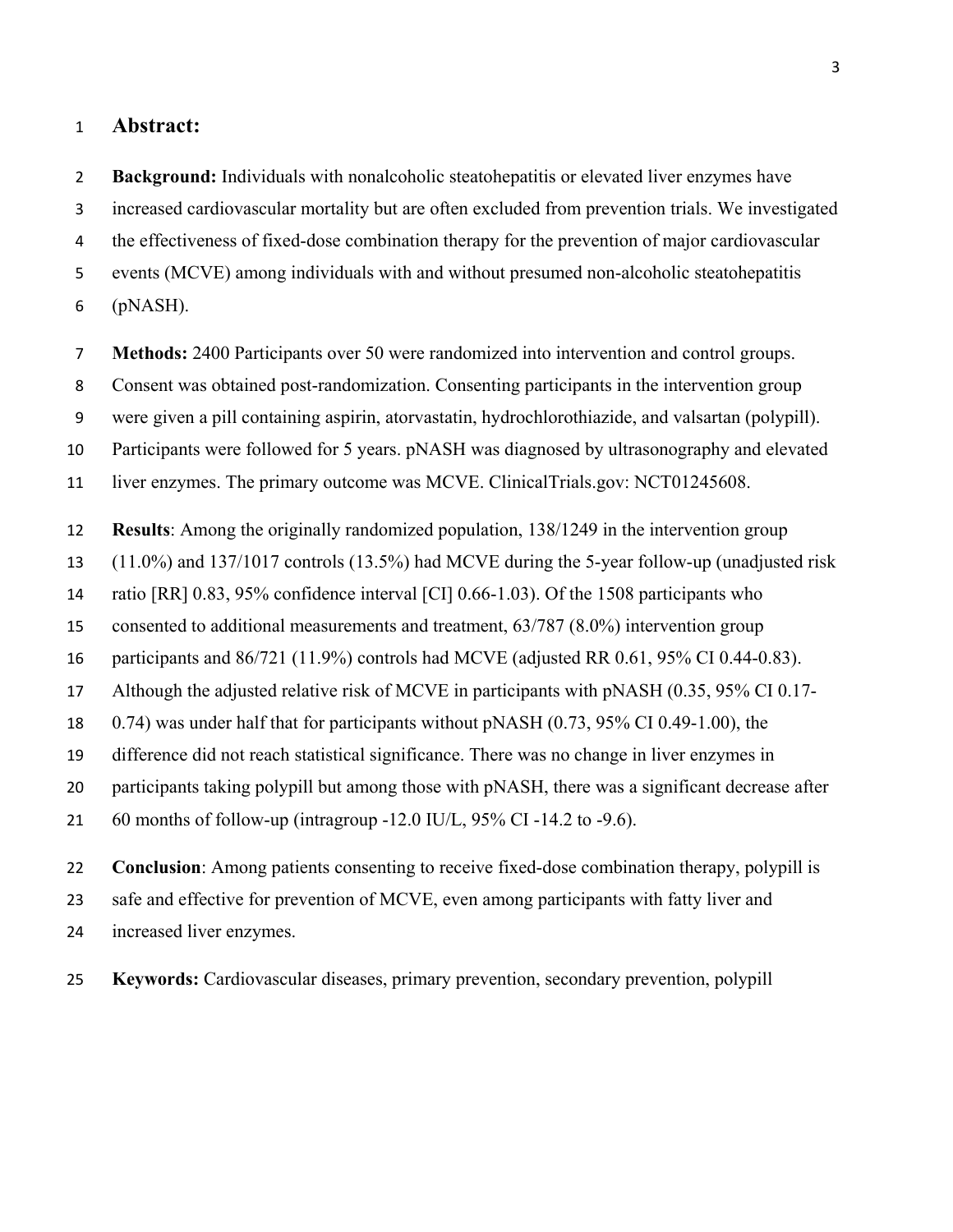#### **Introduction:**

 Non-alcoholic fatty liver disease (NAFLD) often simply referred to as "fatty liver", is a common condition affecting up to one-third of the population in South America, the Middle East, the 4 USA, and Europe, and is an independent risk factor for cardiovascular disease (CVD).<sup>1,2</sup> CVD and fatty liver also share several behavioral and metabolic risk factors including central obesity, type 2 diabetes mellitus, metabolic syndrome, tobacco use, unhealthy diet, physical inactivity, 7 and dyslipidemia.<sup>3</sup> Non-alcoholic steatohepatitis (NASH) is a subset of fatty liver disease in which hepatic inflammation is also present and is often accompanied by increased liver enzyme levels. Individuals with fatty liver, and especially those with NASH and elevated liver enzymes, 10 have a considerably higher risk of CVD.<sup>4,5</sup> Therefore, such individuals may enjoy a greater benefit from primary prevention. Unfortunately, many key studies on primary or secondary prevention exclude participants with increased liver enzyme levels and, therefore, there is a 13 paucity of data in this area.<sup>6</sup>

 Despite concerns about the prescription of statins to subjects with NAFLD or elevated liver enzymes and normal lipid levels, current literature suggests that statins may even have beneficial 16 effects on the liver itself.<sup>7,8</sup> There is also evidence that aspirin, angiotensin-converting enzyme 17 (ACE) inhibitors, and angiotensin receptor blockers (ARB) might be beneficial for fatty liver.<sup>9,10</sup>

We have previously reported the effectiveness of the intervention on preventing major

cardiovascular events (MCVE) of a four-component pill (polypill) that included 81 mg aspirin,

20 mg atorvastatin, 12.5 mg hydrochlorothiazide, and either 5 mg enalapril (PolyPill-E) or 40 mg

valsartan (PolyPill-V) in a pragmatic cluster-randomized study in a rural population in Iran

22 (PolyIran).<sup>11</sup> Unfortunately, this study lacked information on the liver status of participants. The

current study is an extension of PolyIran in which we investigate the effects of the same polypill

on the risk of MCVE in an urban community (Gonbad city). Instead of excluding them, we

separately analyzed the effects on participants with increased liver enzyme levels and

participants with fatty liver.

#### **Methods:**

#### **Design and population**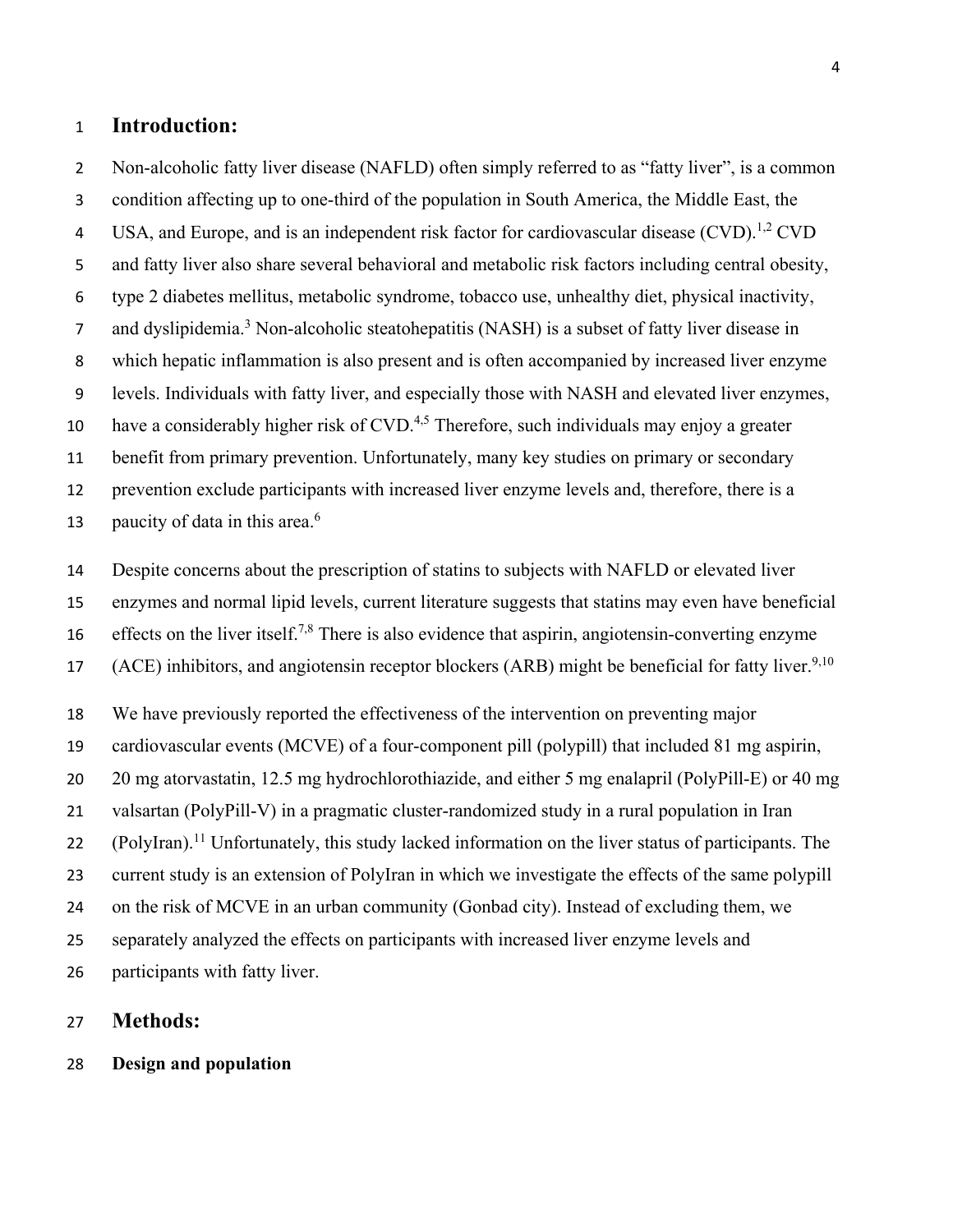The PolyIran-Liver study is an open-label, individually randomized controlled trial nested within 2 the Golestan cohort study  $(GCS)$ .<sup>12</sup> The GCS is a population-based prospective cohort study run 3 in the Golestan province of Northern Iran. It was launched in 2004 and included 50,045 participants aged 40-75 years at enrolment. GCS participants are followed up annually and all major cardiovascular and health events are recorded.

 GCS participants older than 50 years and resident in Gonbad city were eligible for the PolyIran- Liver study. A random sample of participants over 50 years of age was selected from the GCS database and further randomized into two groups. After randomization, participants were invited for additional measurements and to assess their eligibility for polypill and to obtain consent. Seeking consent after randomization was first described by Marvin Zelen in 1979 and is commonly referred to as the Zelen design. In this design participants are first randomly allocated and then enrolled, allowing separate consent forms for intervention and control groups. A possible shortcoming of this design is that participants' consent may be influenced by their allocation to the intervention or control group, meaning there may be differences between the groups. Despite its shortcomings, this design is easier to implement and generally improves 16 compliance of enrolled participants.<sup>13</sup>

 In addition to analyzing results among the originally randomized population, we also compared the rate of MCVE among consenting participants who were eligible for polypill. We refer to this group as the consenting population (versus the randomized population). The randomized population includes participants not consenting to the additional measurements, those not meeting the eligibility criteria, and the consenting population. It represents the real-world population that would be offered intervention, many of which will decline or not be eligible. Studying this population will allow us to see whether polypill will help reduce MCVE in a real- world setting where many participants might not consent or not be eligible. It should be noted that all participants of the GCS have previously consented to gathering health and survival data and annual follow-up through the GCS.

 Participants were followed for MCVE and overall mortality for 5 years. Details of the design, 28 inclusion, and exclusion criteria have been published previously.<sup>14</sup>

#### **Randomization and blinding**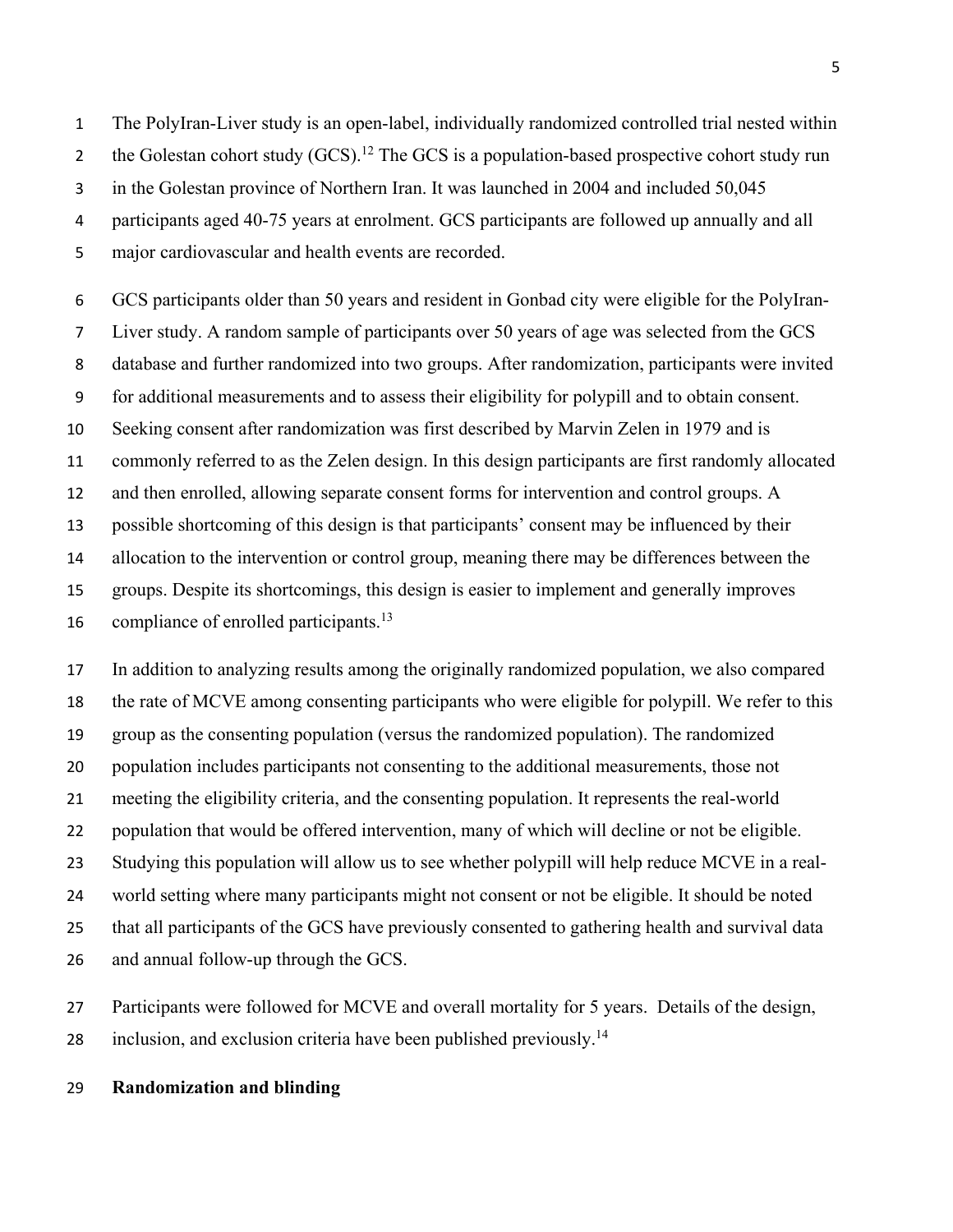The urban population enrolled in the GCS and aged 50 years or older on October 2011

- 2 constituted the sampling frame. Of the 7,351 participants within the sampling frame, 2,400
- 3 participants were randomly selected using a computer-generated list with a sex ratio of 50:50.

 The 2400 selected participants were further randomized to receive polypill once a day (intervention group) or no polypill (control group) at a ratio of 55:45. According to our previous experience with this population, we expected approximately 10% of the intervention group not to consent to the intervention. Thus, the randomization ratio of 55:45 was chosen to achieve a 50:50 ratio after consent.

In this pragmatic trial, allocation was not concealed and participants and the enrolment team

were not blind to the allocation. However, the team assessing the primary and secondary

outcomes was blind.

#### **Procedures**

 Following randomization, participants in intervention and control groups were contacted by telephone and invited for participation in the study. For those accepting the invitation and attended the eligibility assessment visit, written consent was obtained and laboratory tests, ultrasonography, and liver stiffness measurements (LSM, FibroScan, Echosense, France) were performed. Ultrasonography and liver stiffness measurements were each performed by a single operator for all participants. Participants were identified as having presumed NAFLD (pNAFLD, fatty liver) if suggested by ultrasound. If in addition to fatty liver, participants had elevated alanine aminotransferase (ALT) levels (over 30 IU/L in men and 20 IU/L in women) they were identified as presumed NASH (pNASH). Participants with alcohol use and active hepatitis B or C were excluded. Other exclusion criteria included contraindications to the constituents of the polypill.

 Participants in the intervention group who agreed to participate and met eligibility criteria received a once-daily supply of PolyPill V (Alborz Darou Pharmaceutical Company; Tehran, Iran) which includes 81 mg aspirin, 12.5 mg hydrochlorothiazide, 20 mg atorvastatin, and 40 mg valsartan. They were advised to take the pill at bedtime but were free to take it at any other time if they or their physician chose. A one-day supply was provided and they were instructed to return on the following day for evaluation of immediate adverse events (run-in period). One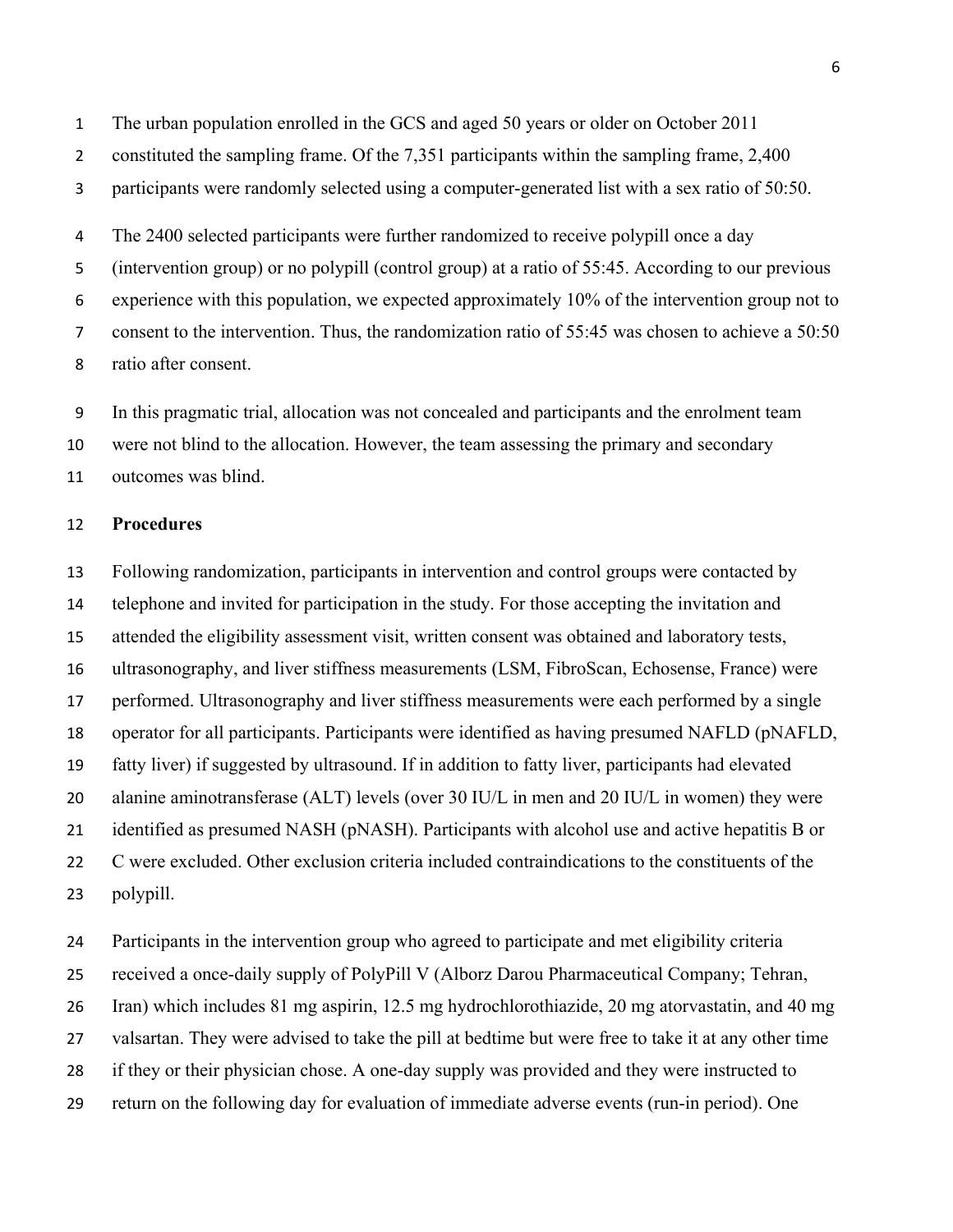other reason for implementing the run-in period was that based on our previous experience we knew that some participants would consent to the study only because they felt obliged to cooperate with the researchers in return for the free tests they were receiving and did not truly intend to go through with the study. Participants who complied with the run-in period without any immediate adverse events were enrolled in the study and provided with a supply of polypill. Thus, only participants randomized to the intervention group who consented to the study, met eligibility criteria, and completed the run-in period received the polypill. Participants in both groups continued taking medications prescribed before entering the trial. Details of handling 9 participants already on components of the polypill has been previously published.<sup>14</sup>

 Participants in both groups were visited every 6 months for 5 years. In each follow-up visit, anthropometric and blood pressure measurements were performed. The participants were also asked to fill out a short questionnaire about possible adverse events and additional medicine use. Participants who were found to have high blood pressure (systolic blood pressure ≥140 mmHg, 14 or diastolic blood pressure  $\geq 90 \text{ mmHg}$ ) in a follow-up visit were referred to their physician for further evaluations. In the case of the intervention arm, there were two additional visits at months one and two to check for important adverse events. Furthermore, a pill count was performed in each follow-up visit to measure compliance. At the end of the 5-year follow-up period, laboratory tests, ultrasonography, and liver stiffness measurements were repeated.

 The randomized population was followed annually by the routine GCS follow-up team for primary outcome and overall mortality.

#### **Endpoints**

 The primary endpoint was the occurrence of an MCVE which was defined as fatal myocardial infarction, sudden death, new-onset heart failure, coronary artery revascularization procedures,

fatal and non-fatal stroke, or hospitalization for an acute coronary event.

Secondary endpoints included all-cause mortality, individual components of the primary

outcome, and changes in blood pressure, low-density lipoprotein (LDL) cholesterol, liver

stiffness, liver enzyme levels, compliance, and adverse events.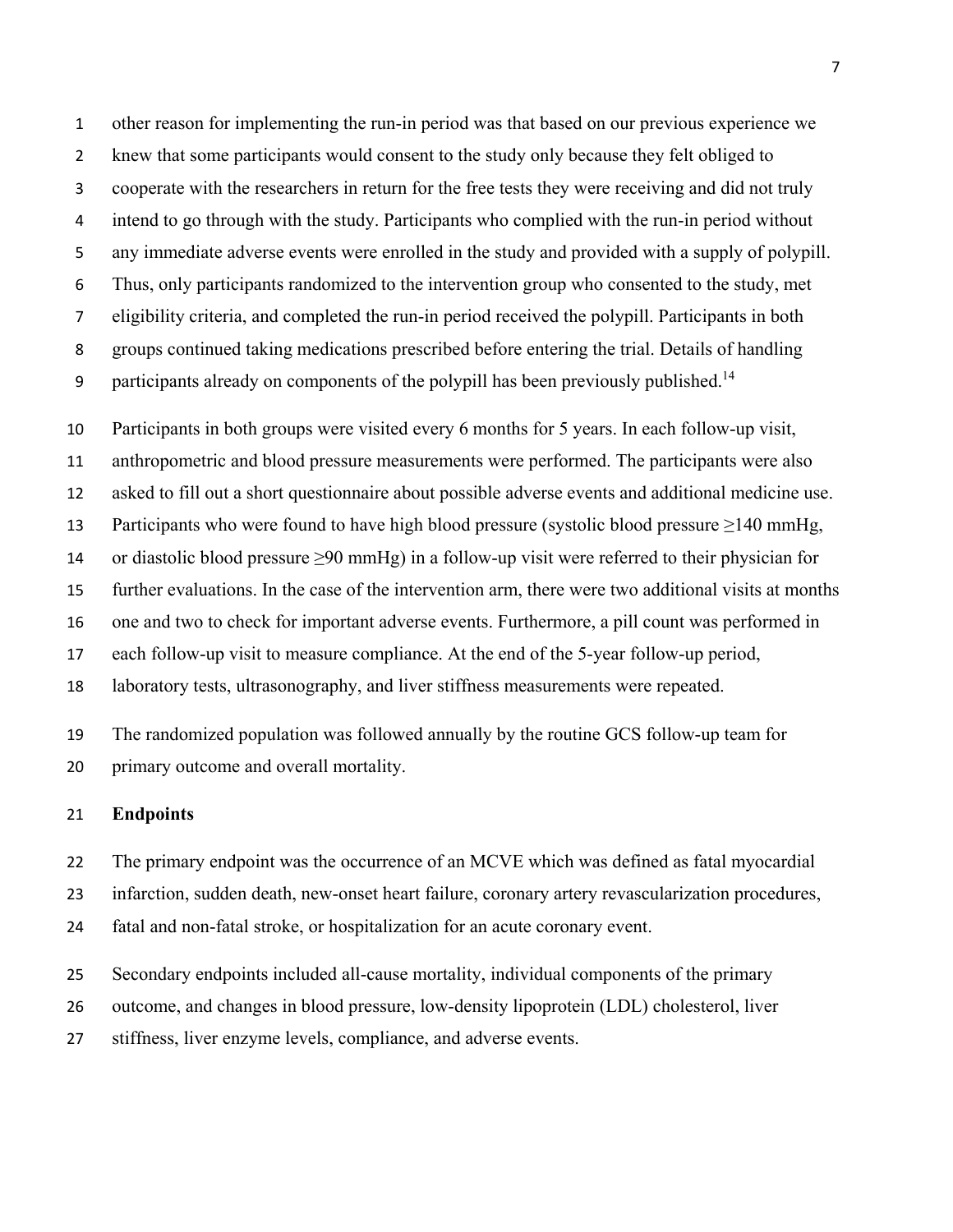Investigators assessing primary and secondary endpoints were blinded to the allocation group of 2 participants. Details of endpoint assessment have been previously published.<sup>11,14</sup>

#### **Statistical methods**

4 The justification of sample size has been previously described.<sup>14</sup> We determined that the contributed samples provided 80% power to detect a risk difference of an MCVE of 3.5%. The samples contributed provided more than 95% power to detect a 2 IU/L difference in ALT after 30 and 60 months between the intervention and control groups, assuming a standard deviation of changes from baseline of 10 IU/L.

Baseline characteristics were compared between study arms using the chi-square test for

categorical variables and independent t-test or non-parametric Mann-Whitney U test for

quantitative variables. Diabetes was defined as a fasting blood sugar ≥126 mg/dL, use of anti-

diabetes drugs, or self-report of a physician diagnosis. Hypertension was defined as systolic

blood pressure ≥140 mmHg, diastolic blood pressure ≥90 mmHg, self-report of a physician

diagnosis, or use of antihypertensive drugs in participants without a history of CVD.

 The analysis was done in two parts. The first part was the intention-to-treat analysis of the primary outcomes and overall mortality for the randomized population. This analysis included all randomized participants including those who did not show up for additional measurements or those not eligible or not consenting to treatment. All these participants had previously, on enrollment to the GCS study, consented to collection of data on the primary outcomes and overall mortality. The second part of the analysis was on primary and secondary outcomes in the consenting population, including changes in liver-related variables (ALT, aspartate aminotransferase [AST], and liver stiffness measure [LSM]) and other measurements conducted for these participants.

 We compared the risks of all MCVE, non-fatal CVD, CVD-related mortality, and overall mortality between the intervention and control groups. We used the Poisson regression model with a robust variance to obtain both adjusted and unadjusted relative risk (RR) and 95% confidence intervals (Cis). Adjusted and unadjusted risk differences (RD) and 95% CIs were obtained using binomial regression with identity link function. Adjustments were made for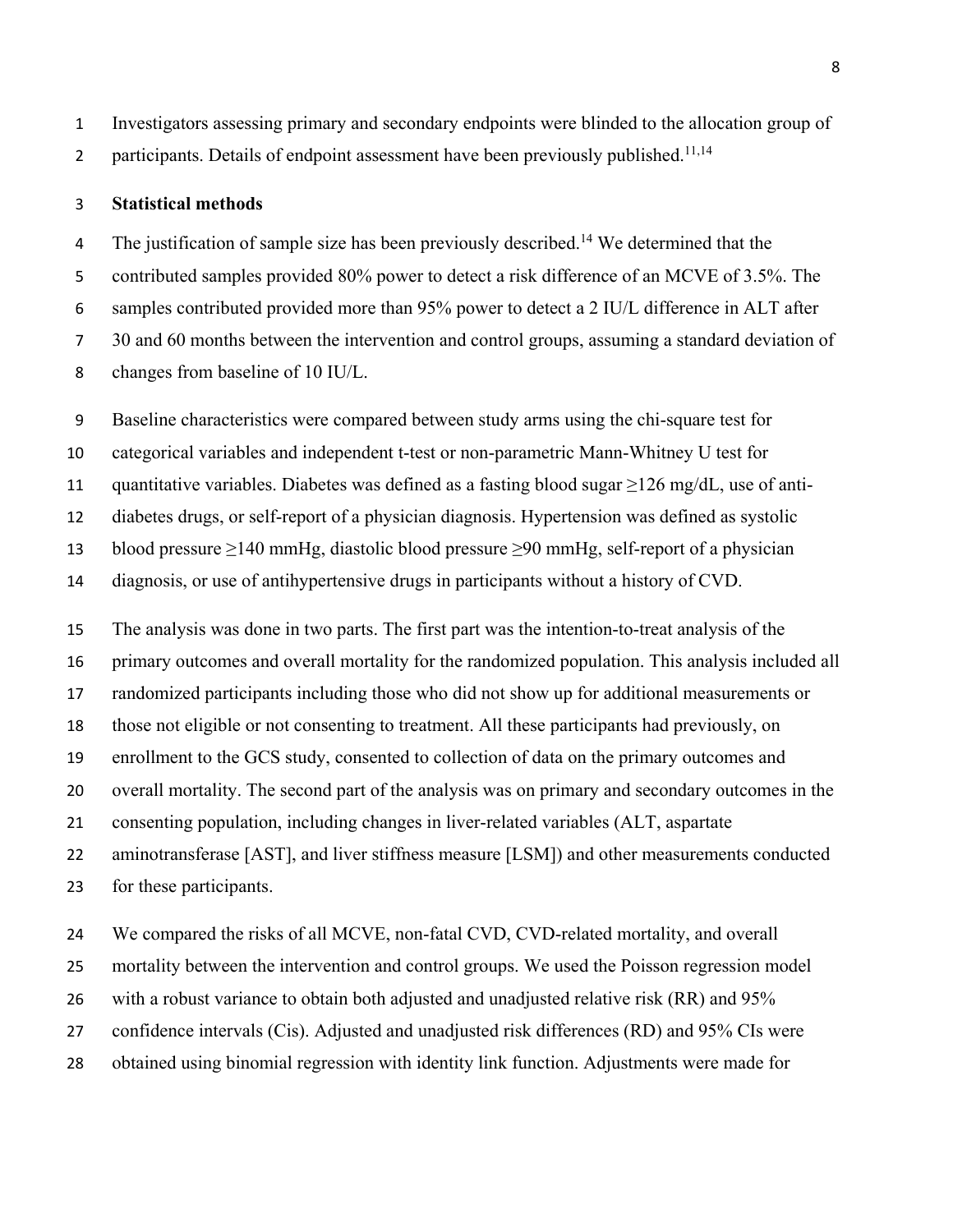variables that differed between study groups including smoking status (ever used vs. never used), 2 history of CVD, and baseline cholesterol.

 To evaluate the effect of the polypill on cardiovascular outcomes in participants with liver problems, we performed pre-specified stratified analyses by three liver-related variables: fatty 5 liver (pNAFLD); pNASH; elevated ALT levels only; and additionally, on LSM  $\geq$ 7 KPa which indicates significant fibrosis. Furthermore, subgroup analyses were performed by sex, body mass 7 index (BMI) category (normal, overweight and obese defined as <25, 25 to 29.9, and  $\geq$ 30 kg/m<sup>2</sup>, respectively), age groups (≤65 years and >65 years), pre-existing CVD, pre-existing hypertension, pre-existing diabetes mellitus, history of smoking (ever used vs. never used) and 10 baseline cholesterol ( $\leq$ 198 mg/dL and >198 mg/dL). The risk of MCVE was also compared between the intervention and control groups stratified by duration of follow-up interval (months  $0-30$ , and months 31–60).

 We also analyzed the adherence to polypill as measured by pill count. Adherence to polypill was calculated by dividing the number of pills used by the participant by the number of pills supplied 15 and was categorized into high  $(\geq 70\%)$  and medium or low (<70%). To assess the association of adherence to polypill tablets with baseline covariates we obtained the odds ratios and 95% CIs with multiple logistic regression model.

 For secondary outcomes, changes in liver function parameters, blood pressure, lipid profiles, and BMI were analyzed using a generalized linear model and log transformations for variables with non-normal distribution. We also evaluated the changes in liver function parameters in participants with pNASH. We analyzed changes from baseline in three models: the first was only adjusted for baseline values of that outcome; the second was further adjusted for age, sex, pre- existing CVD, and diabetes mellitus; and the final model was further adjusted for baseline CVD medication (including lipid-lowering drugs, anti-hypertensive drugs, and aspirin).

An interim analysis 30 months after enrolment found no serious adverse effects and the

monitoring committee agreed to complete the 5-year follow-up. All analyses were done with

Stata software (version 12) and p-values <0.05 were considered statistically significant.

 The study complies with the Declaration of Helsinki and informed consent was obtained from all participants. The study protocol was approved by the institutional review board of the Digestive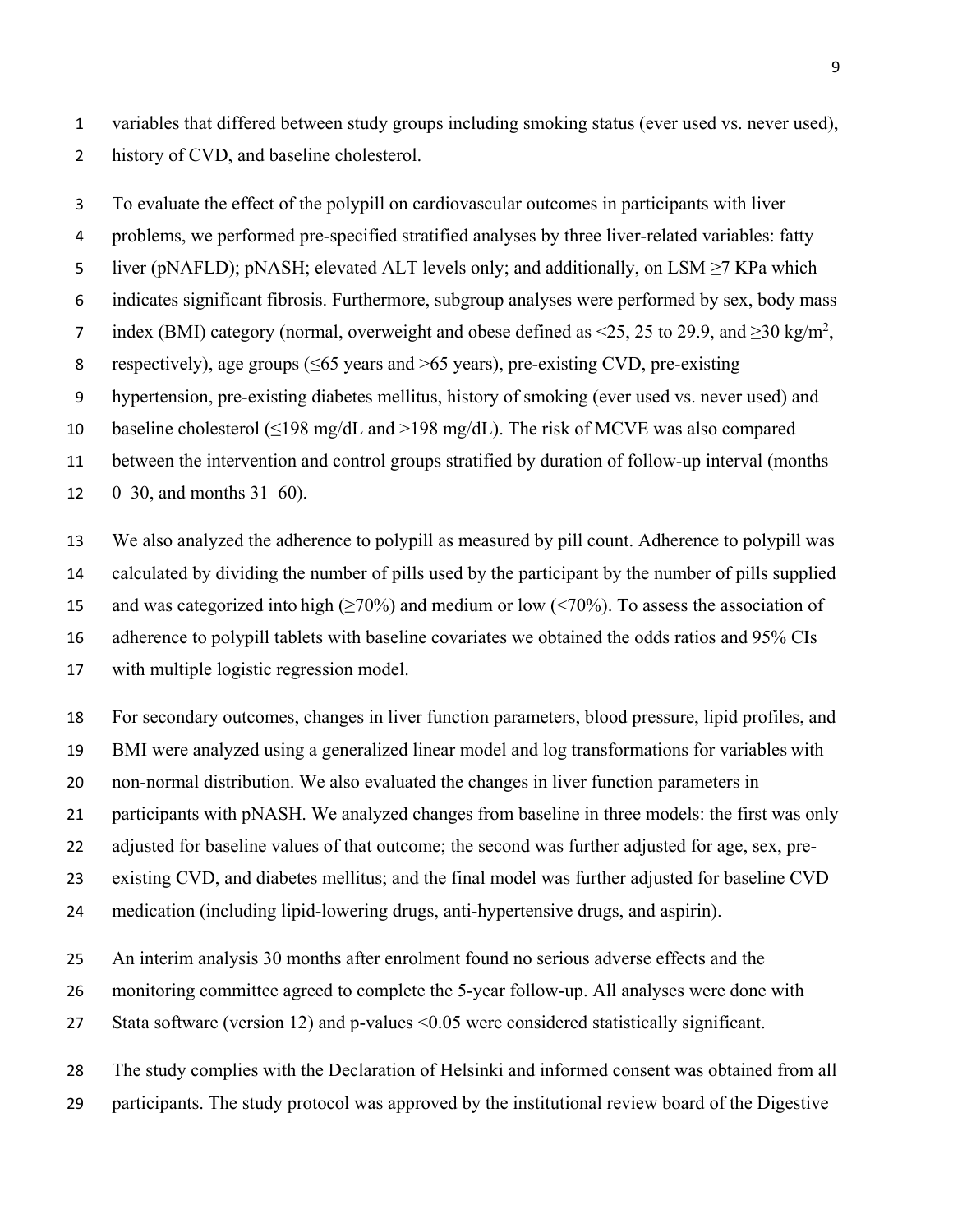Diseases Research Institute of Tehran University of Medical Sciences and ethics committees at

Tehran University of Medical Science and the Ministry of Health and Medical Education

(Tehran, Iran). The study is registered at ClinicalTrials.gov, ID: NCT01245608.

#### **Results:**

 We randomly selected 2400 participants from the urban population of GCS who resided in Gonbad city. This population was randomly allocated to the intervention or control group with a ratio of 55:45 (1320 individuals in the intervention and 1080 in the control group). Of these, 134 8 individuals had migrated or died and were excluded: 71 (5.4%) in the intervention group and 63 (5.8%) in the controls, leaving 2,266 (94.4%) participants available for the study. The socio- economic, demographic, and measurement characteristics were similar between the two groups 11 when they were originally enrolled into the GCS in  $2004<sup>14</sup>$  (Table 1). We invited all 2,266 participants for eligibility assessment between October and December 2011. 

Of the 2266 randomized participants invited for the eligibility assessment 404 declined to

participate (refused consent): 218 (17.5%) intervention and 186 (18.3%) controls. In addition,

156 (15.1%) in the intervention group and 110 (13.2%) in the control group did not meet

eligibility criteria. This left 875 (84.9%) in the intervention group and 721 (86.8%) in the control

group. Of those in the intervention group, 88 (10.1%) did not continue to take the polypill after

the one-day run-in and finally, 787 were enrolled in the intervention group and received polypill

20 (Figure 1). Details of the enrollment process have been published previously<sup>14</sup>. The baseline

characteristics of enrolled and excluded participants are given in Table 2.

 A total of 1,508 individuals were enrolled in the consenting group; 787 in the polypill arm and 721 in the control arm, with a mean age of 58.6 and 59.4 years, respectively. 396 (50.3%) of the participants in the intervention group and 376 (52.2%) in the control group were men (Table 2). All baseline characteristics were similar between the two arms except for smoking, pre-existing CVD, and baseline cholesterol. Individuals in the intervention group were less likely to smoke but more likely to have pre-existing CVD and higher cholesterol levels (Table 2).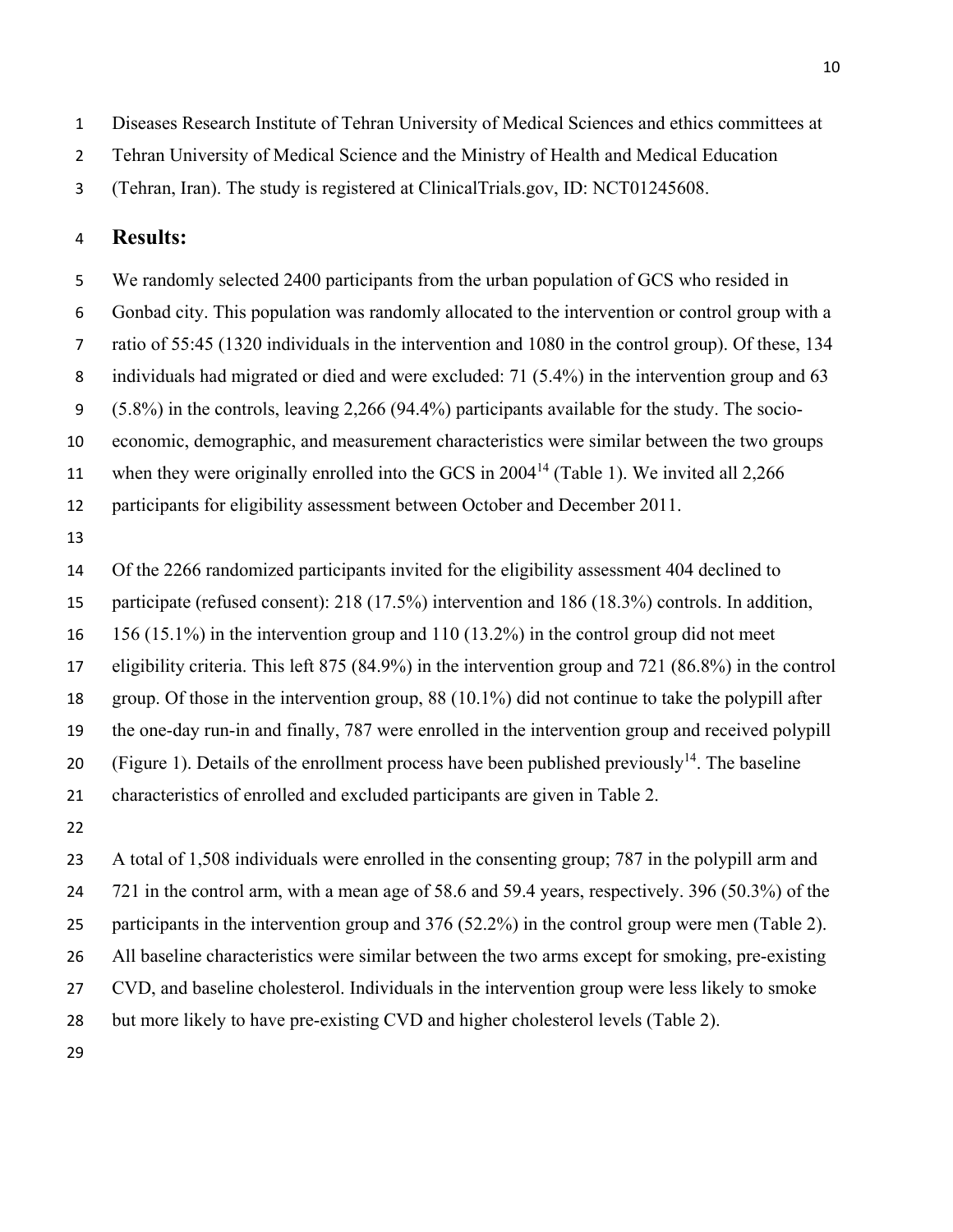Primary outcome, individual components of the primary outcome, and overall mortality were evaluated for the randomized population. 137 of 1017 in the control group (13.5%) and 138 of 1249 in the intervention group (11.0%) had MCVE during the 5-year follow-up (unadjusted RR 0.83, 95% CI 0.66-1.03 and RD -0.02, 95% CI -0.05 to 0.00) and the findings changed little and remained non-significant after adjustment for age, sex, and previous history of CVD (Table 3, graphical abstract). It should be noted that since all randomized participants did not consent to additional measurements, some secondary endpoints were only available for the consenting population. For the same reason, subgroup analysis for pNAFLD and pNASH was not possible in the randomized population.

 In the consenting group, after adjusting for smoking, baseline cholesterol, and pre-existing CVD the preventive effect of polypill was statistically significant (adjusted RR 0.61, 95% CI 0.44- 0.83). We also observed a significantly lower risk of fatal MCVE, non-fatal MCVE, and all- cause mortality in the intervention group as compared with controls. In stratified analysis with respect to age, sex, BMI, baseline cholesterol, smoking, and pre-existing CVD, hypertension, and diabetes, there were no statistically significant interactions between study arms and subgroups (supplementary Table S1). After dividing the follow-up time into two intervals (months 0–30, and months 31–60), the results were similar between the intervals (supplementary Table S2).

 In subgroup analysis, the RR of MCVE was less than half in participants with pNASH (adjusted RR 0.35, 95% CI 0.17-0.74) versus those without pNASH (adjusted RR 0.73, 95% CI 0.49-1.00) although this difference did not reach statistical significance. Similarly, the observed larger 23 preventive effect of polypill in participants with pNAFLD, elevated ALT, and LSM  $\geq$ 7 KPa was 24 not statistically significant (Table 4).

 Among subjects who received polypill, adherence was calculated at each follow-up visit and for 27 the entire duration of study. We observed that adherence decreased over time (supplementary Figure S1). The median adherence among participants in the intervention group was 80.4% (Q1- Q3: 31.2-93.1) and 437 (55.5 %) were in the high-adherence group (used more than 70% of provided pills). High adherence was related to male sex, pre-existing hypertension, and presence of fatty liver at baseline (Supplementary Table S3). The risk of MCVE was significantly lower in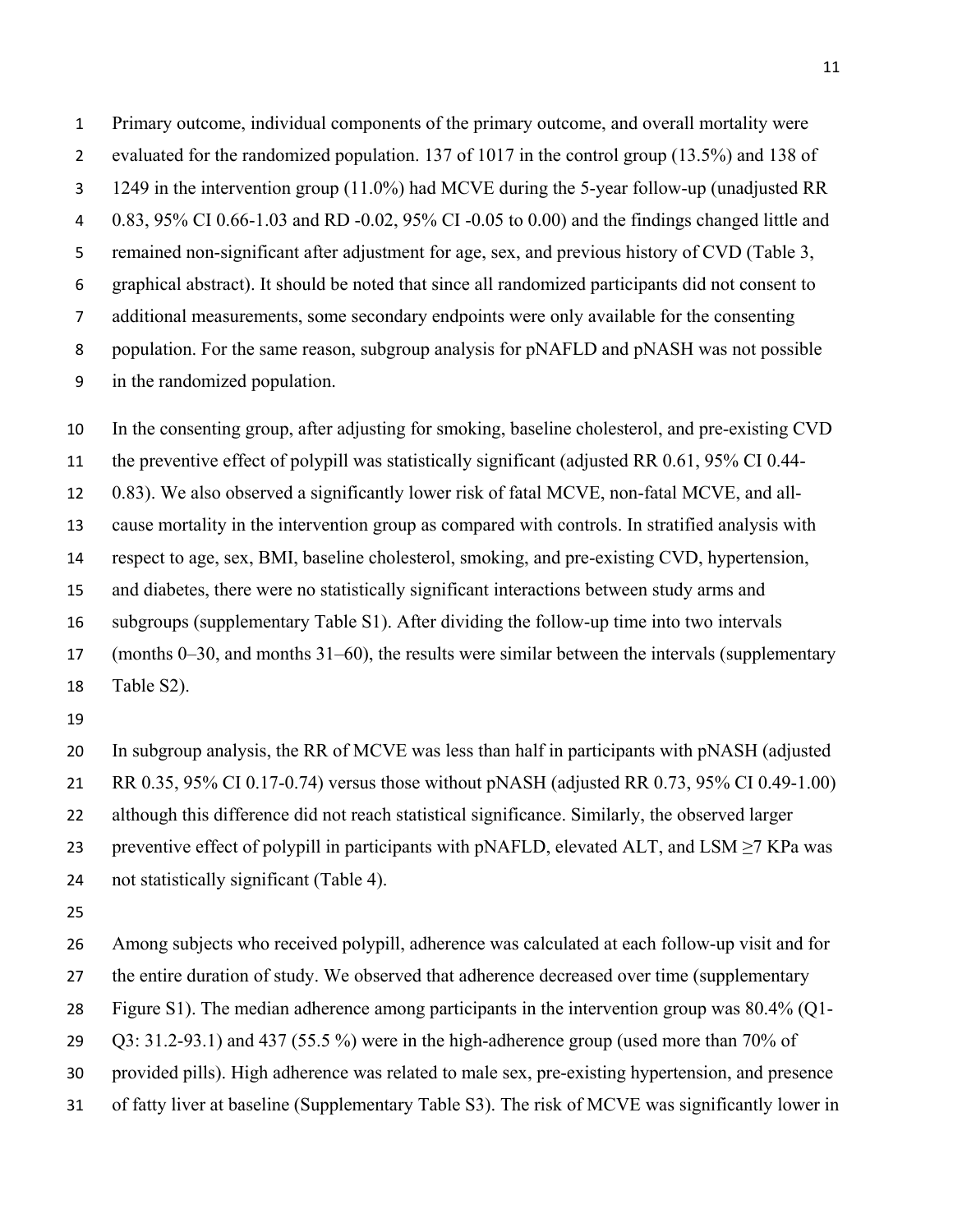participants with high adherence as compared with controls (adjusted RR 0.46, 95% CI 0.30- 0.71, Supplementary Table S2) as well as when compared with the low adherence group (adjusted RR 0.53, 95% CI 0.33-0.86).

 Secondary outcomes included changes in liver enzymes and liver stiffness. In the consenting group, for whom additional measurement were available, we did not observe any significant difference between changes in ALT, AST, and LSM from baseline to months 30 and 60 between the study arms (Table 5). When only considering participants with pNASH, there was a greater reduction in ALT level in the intervention group versus controls at both months 30 (mean change 3.3 IU/L [95% CI 0.1 to 6.6]) and 60 (mean change 1.9 IU/L [95% CI -1.3 to 4.9). Changes in

AST and LSM were similar between the two study arms in months 30 and 60 (Table 5,

- Supplementary Figure S2).
- 

 In the consenting intervention group, as compared to controls, we observed a significant reduction in systolic but not diastolic blood pressure at month 30 and diastolic but not systolic blood pressure at month 60. All lipid profiles (total cholesterol, LDL, and triglyceride) had a

17 greater reduction from baseline in the intervention group at both months 30 and 60 (Table 6).

The incidence of different adverse events was similar between the two arms throughout the

study. The frequency of adverse events decreased over time except for dyspepsia and cataract

which remained fairly constant after month 18 (Supplementary Figure S3).

21 In Table 7 we compared the results from this study and our previous PolyIran study.<sup>11</sup>

### **Discussion:**

In this pragmatic individually randomized controlled trial, we observed a statistically

insignificant 17% RR reduction in MCVE among the randomized population. However, among

subjects who consented to additional measurements and received polypill, our results showed a

statistically significant 39% reduction in the risk of MCVE with similar reductions in CVD-

related and all-cause mortality. The reduction in the risk of MCVE was greater in the participants

28 with high adherence to polypill. The effects on MCVE in this group were consistent with our

previous PolyIran study (adjusted hazard ratio 0.66, 95% CI 0.55-0.80), which had the same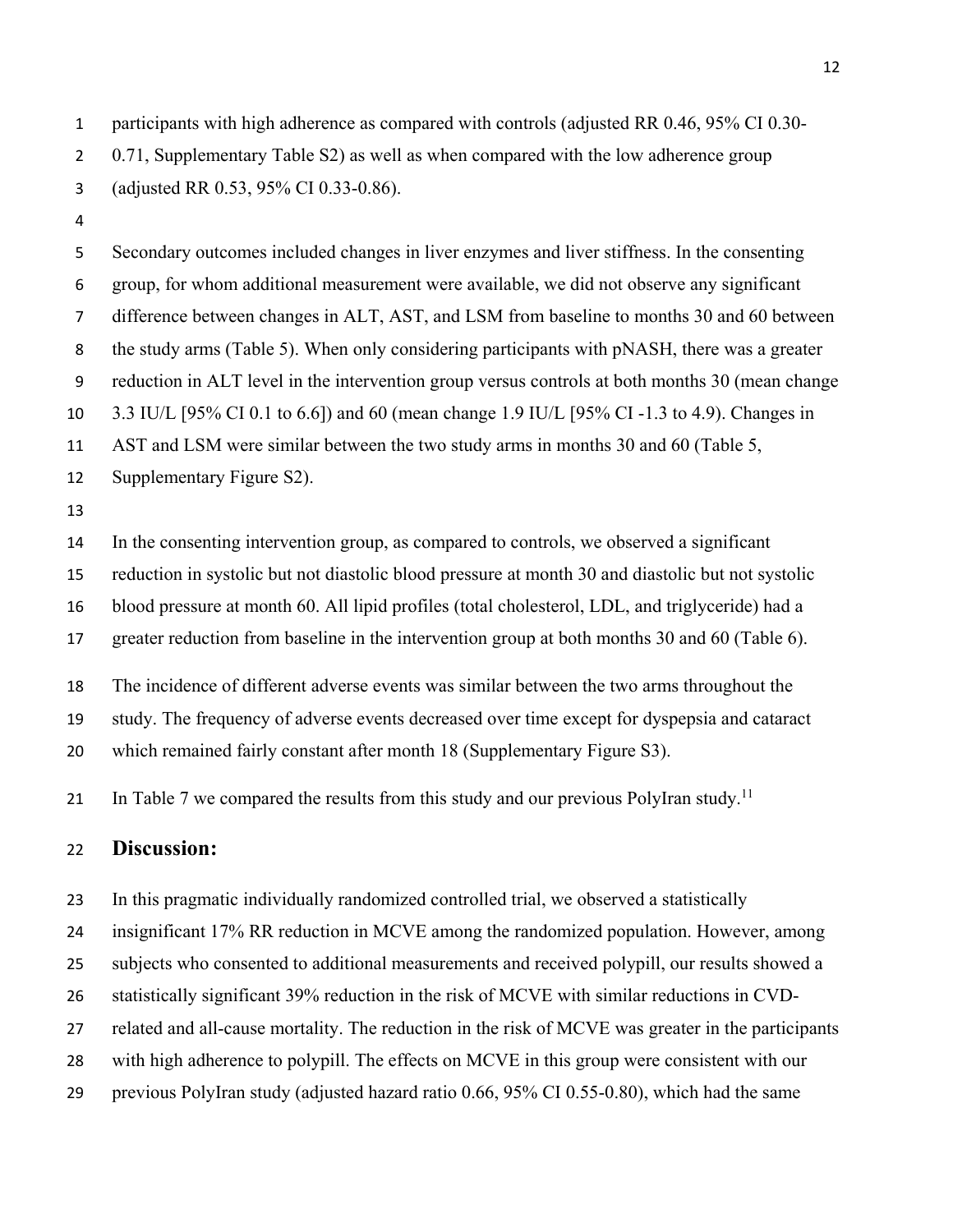entry criteria and used the same fixed-dose combination but was conducted in a rural setting as a 2 cluster-randomized controlled trial.<sup>11</sup> These results were also close to other polypill studies, in particular the aspirin containing arm of the TIPS3 study in which the reported hazard ratio for 4 MCVE was 0.69 vs our observation of 0.60.<sup>15</sup>

 After 5 years, we observed a significant decrease of 36% in LDL cholesterol levels of the intervention group which is as expected for the dose of atorvastatin used in our polypill (20 mg) 7 and in line with the suggestion from the literature to decrease LDL by 30-49%.<sup>16,17</sup> But surprisingly, the decrease in blood pressure of the intervention group was not greater than controls (Table 6). A less than anticipated decrease in blood pressure was also observed in the 10 PolyIran study.<sup>11</sup> It is expected that valsartan at the dose of 40 mg would decrease systolic blood 11 pressure by 5.7 and diastolic blood pressure by 2.8 mmHg.<sup>18</sup> The minimal decrease in blood pressure observed in our and the PolyIran study might be due to the fact that most subjects had normal blood pressure at enrollment. Furthermore, it might be related to the high salt intake 14 among Iranians which is almost twice the World Health Organization recommendation.<sup>19</sup> Other possible reasons include development of tolerance to pharmacologic agents and non-adherence happening over the 5-year follow-up period.

 The analysis of the randomized population is less likely to be attributable to selection bias. In this group we found that those randomized to receive polypill had an 17% reduction of MCVE but the difference was not statistically significant. It should be noted that only 63.0% of the 1249 participants in the pre-consent intervention group actually received polypill as many did not consent to the study or had exclusion criteria. This greatly dilutes any true effect of polypill and explains the non-significance we observed in this group. It also indicates that if polypill is to be used effectively as a strategy to reduce MCVE in a real-world setting, steps should be taken to increase acceptance.

 An important advantage of our study is that we included participants with increased liver enzyme levels. Such participants are often excluded from trials of statins and other prevention studies. In fact, in this group, we observed similar reductions in MCVE as well as a reduction in ALT indicating that it is both safe and effective to use these drugs in individuals with liver enzyme elevations.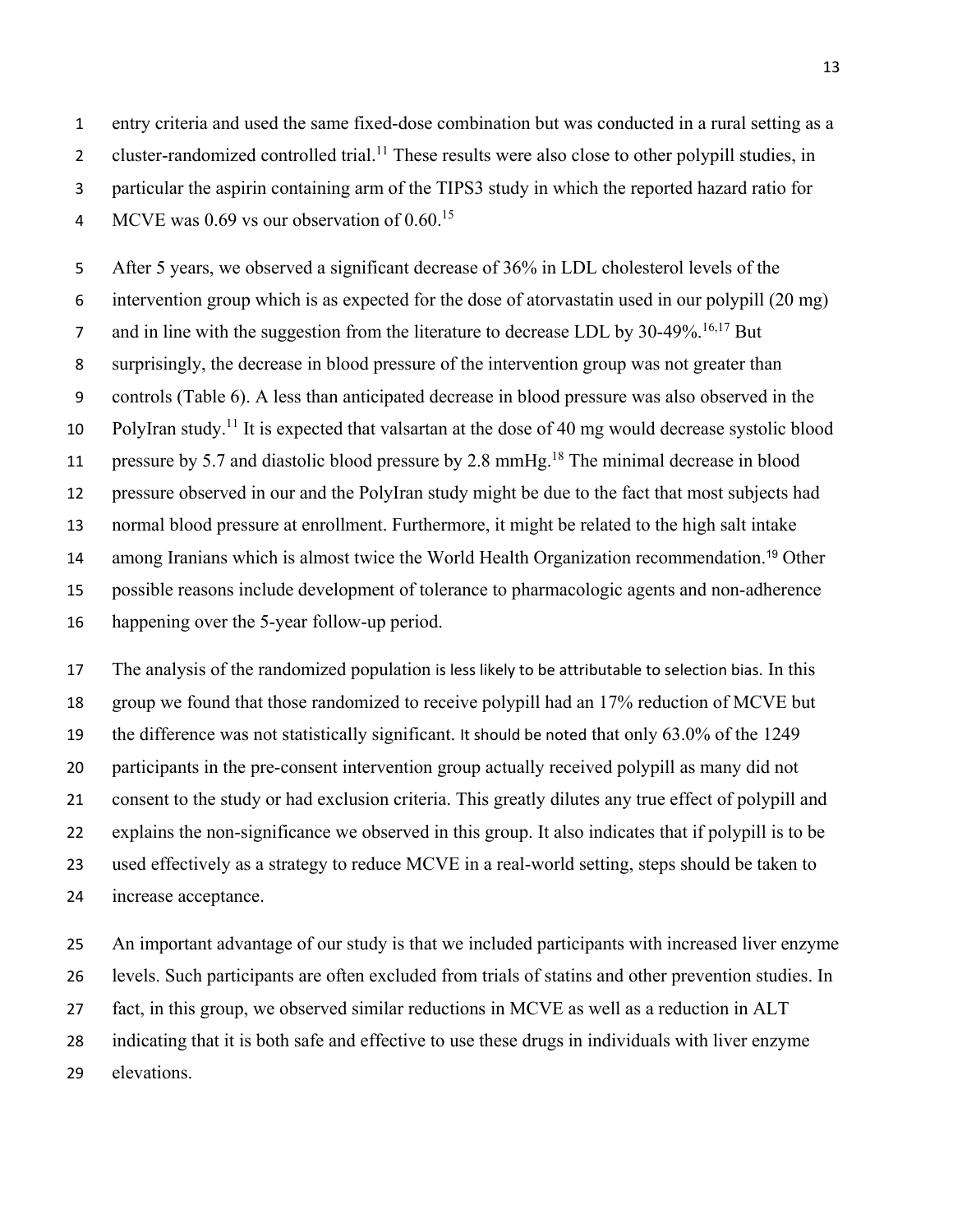Another important finding of our study was the effect of polypill on the liver of participants with fatty liver. We observed that within the intervention group, although no overall changes in ALT were observed in consenting participants or in those with fatty liver, those with pNASH had a statistically significant decrease of ALT levels of 10.5 and 12 IU after 30 and 60 months of polypill, respectively (Table 5). The pNASH participants in the control group also had a decrease of ALT but the change was significantly less. This improvement in ALT of pNASH participants with polypill not only further confirms the safety of statins in this subgroup but also 8 demonstrates a beneficial effect on the liver similar to that reported in the literature.<sup>7,8,20,21</sup> We did observe some reduction in AST and liver stiffness although it did not achieve statistical significance (Supplementary Figure S2). This can be explained by the fact that both AST and liver stiffness are indicators of fibrosis which takes a long time to resolve. A longer study would be required to identify changes in AST or LSM.

 One of the major benefits of combination therapy is better compliance. It is much easier to take one pill rather than four as confirmed by early polypill studies that used adherence as a primary 15 outcome.<sup>22</sup> Adherence to polypill in our study was relatively high. The median of adherence in the intervention group throughout the study was 80% which is slightly higher than those reported 17 by Thom et al<sup>22</sup> and Selak et al<sup>23</sup> over the same follow-up interval. This could be due to the trust built up among participants by conducting this trial in the GCS setting with more than 15 years of follow-up.

 We observed that adherence was associated with male sex, pre-existing hypertension, and fatty liver. We believe better compliance in hypertensive and fatty liver participants was because these individuals, knowing that they had some health problem, were more motivated. We have no explanation as to why male participants were more compliant which is opposite to previous 24 reports.

#### **Limitations**

 One of the limitations of our study is the lack of placebo control and allocation concealment. Participants and the enrolment team who assessed the eligibility criteria were not blind to the participant's allocation. Lack of allocation concealment might result in the enrollment team, fearing adverse events, being inclined to exclude more participants on the intervention group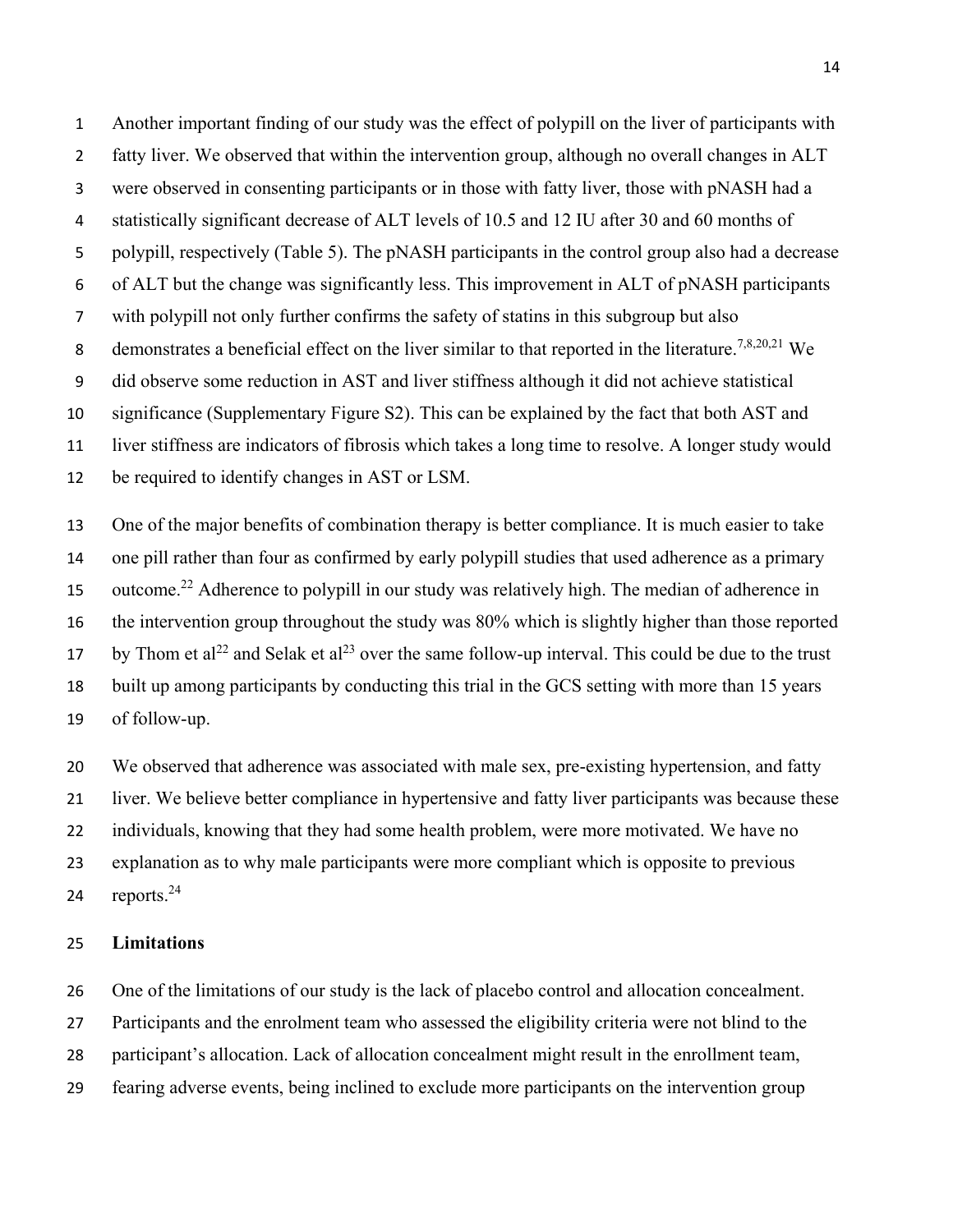than controls. However, the exclusion criteria were defined objectively and there were no significant differences in the baseline characteristics of participants excluded from either of the study arms suggesting that lack of allocation concealment has not significantly affected our results.

 One other limitation is less participation in the control group as compared to intervention in the final follow-up visit (56% vs. 76%) when laboratory and imaging studies were repeated. It appears that participants not receiving intervention were less inclined to continue with follow-up. As the primary outcome of our study was assessed separately by the GCS follow-up team which had a similar participation rate between groups, the lack of follow-up would have only affected our secondary outcomes.

 Another limitation of our study is the definition of fatty liver and NASH. These are histologic terms and can only be used with certainty if liver biopsies are performed. Obviously, this is not an option for a study being performed on healthy individuals. Our best option was to "presume" NAFLD or fatty liver when ultrasonographic evidence suggested so knowing that up to 30% of 15 fatty liver cases might be missed.<sup>25</sup> This approach has been frequently used in epidemiologic 16 studies on fatty liver as there is no reasonable alternative.<sup>26</sup> The definition of NASH in our study is even more "presumed" as it is well known that a single increased ALT level is not a good 18 indicator for NASH.<sup>27</sup> Nevertheless, in the lack of better options, increased ALT has been 19 previously used as a marker for NASH. $^{28,29}$ 

 It should also be mentioned that the power of our study was not enough to prove the increased benefit among NASH participants vs non-NASH, although our findings did provide some

indication that this may be the case.

 We should caution that although the analysis of the consenting group is more sensitive as it excludes non-consenting participants from the original randomized population, there is a significant imbalance among baseline characteristics between the arms of this group and there is

an increased risk of bias.

#### **Conclusion**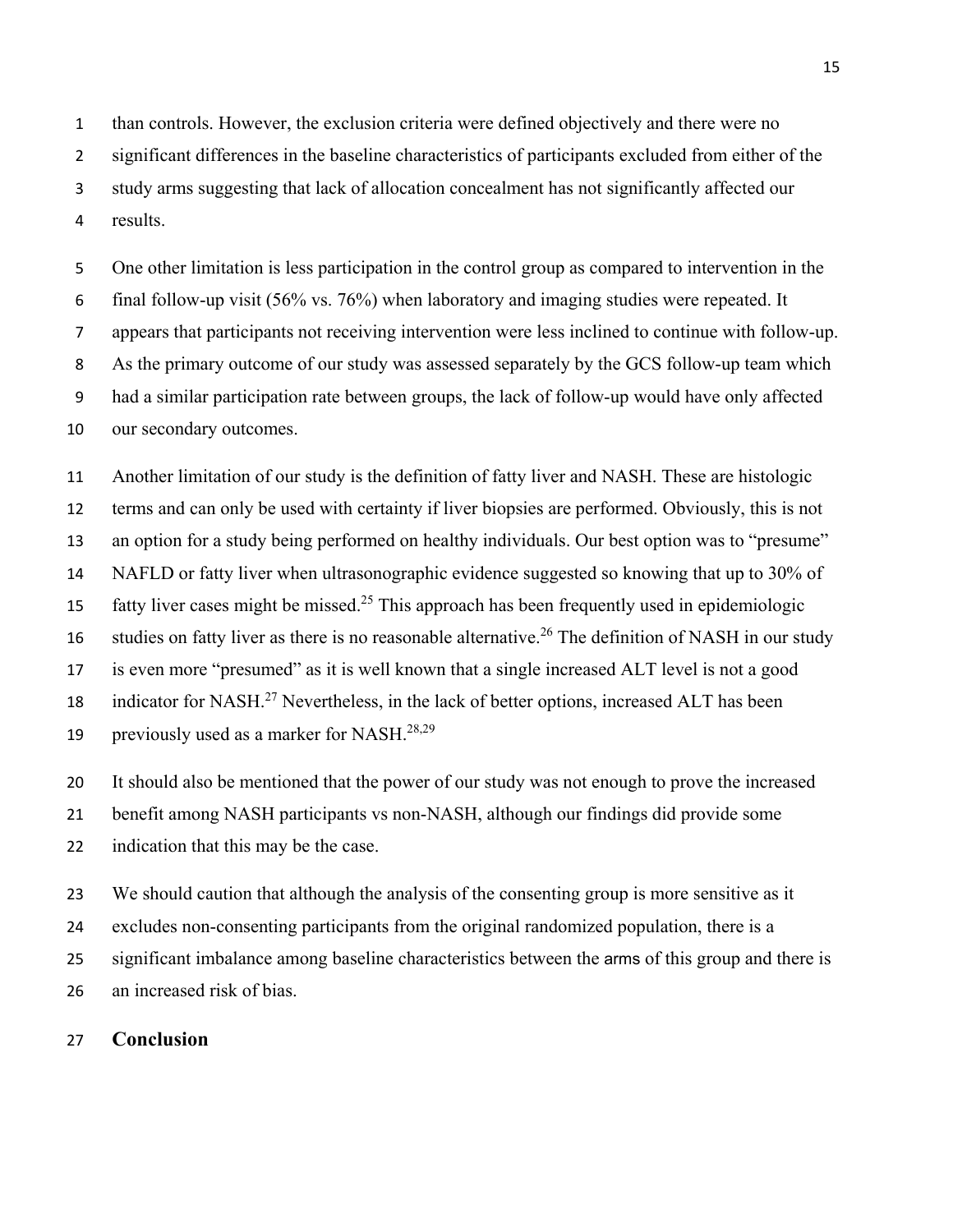This is the first study that reports the effects of a polypill in participants with fatty liver or NASH. The benefits observed among subjects consenting to take polypill are consistent with our previous trial in people with unknown liver state and, taken together, our two trials reinforce each other and indicate that polypill is useful in people with and without fatty liver and NASH. It is not necessary to evaluate the state of the liver by ultrasound, liver stiffness level, or liver enzyme levels before starting polypill. In addition, our study indicates that polypill can reduce ALT levels in individuals with fatty liver and increased ALT.

 Individuals with fatty liver and NASH are more likely to develop CVD. We do not have an effective medical treatment for the liver but preventing CVD, the main cause of death in this group, is an important management objective.

#### **Funding**:

 The work was supported by the Barakat Foundation, Alborz Darou, and Tehran University of Medical Sciences. The Golestan Cohort Study is supported by Cancer Research UK [grant no. C20/A5860], Tehran University of Medical Sciences [grant no 81/15], and the International Agency for Research on Cancer (IARC). TM is supported by the National Institute for Health Research (NIHR) Applied Research Collaboration (ARC) West Midlands. The views expressed are those of the authors and not necessarily those of the NIHR or the Department of Health and Social Care. None of the funders were involved in any part of the study including design, data collection, statistical analysis or decision to publish.

#### **Acknowledgements:**

 We would like to thank Karla Hemming who provided advice about analysis at the early stages of the study (after randomization) and commented on the final draft before submission for publication. We also thank Hamid Reza Jamshidi from the Barakat Foundation, Behrooz Abaie from the Digestive Disease Research Institute of Tehran University of Medical Sciences (Tehran, Iran), Golestan Cohort Study (GCS) center staff, Golestan University of Medical Sciences (Gorgan, Iran), and the chiefs of the Gonbad health districts for their assistance and support. We also thank the GCS participants who participated in this trial.

#### **Data Availability Statement:**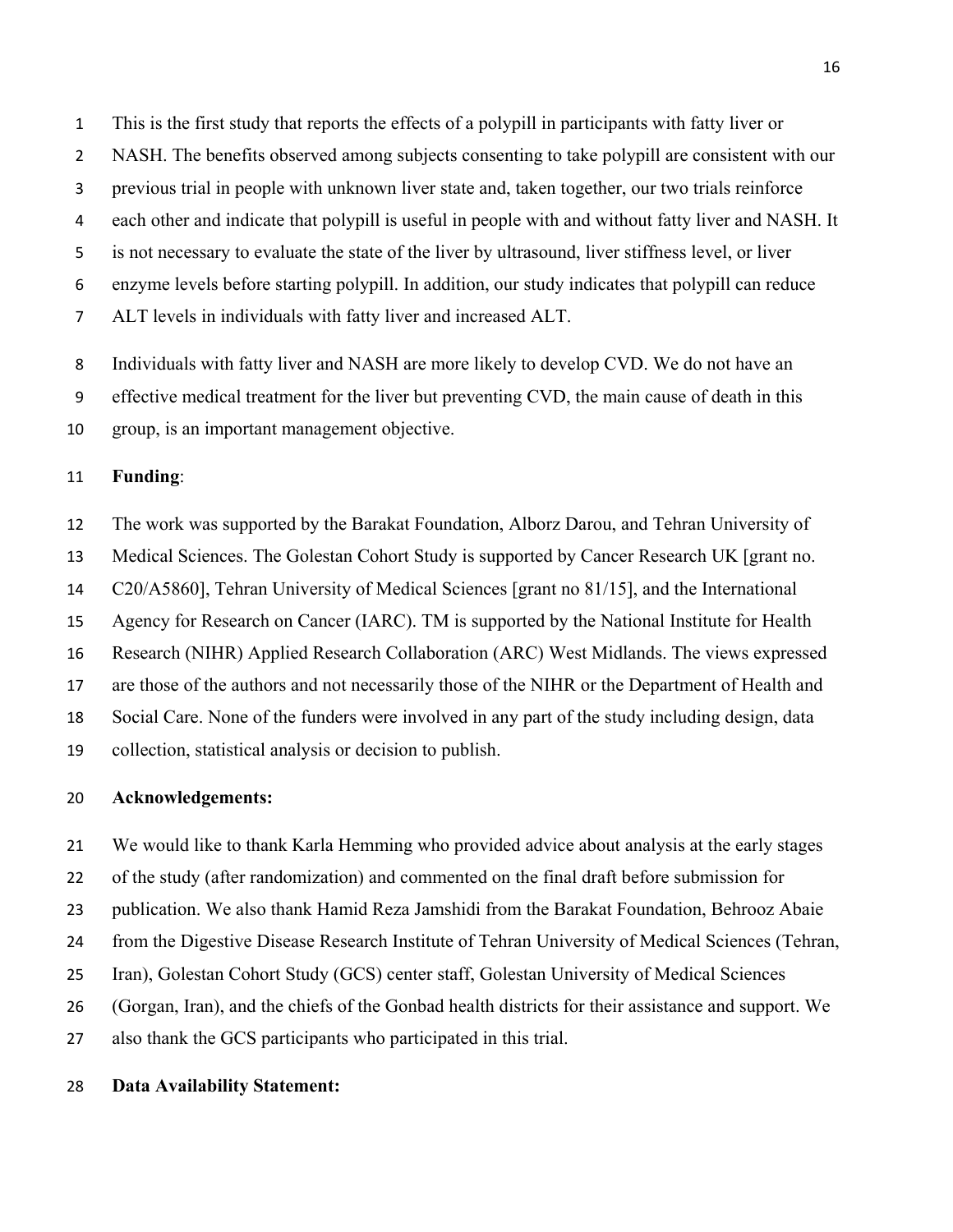- Individual de-identified data is available after request through emailing the corresponding author
- subject to the approval of the trial management team. Researchers might be required to submit a
- formal request.

#### **Disclosures:**

None to declare

#### **Author Contributions:**

- RM, KKC, TM, and SM helped in designing the study. HP, SM, MK, and EJ helped in study
- administration and supervision. ARR and ASK performed and interpreted radiologic studies.
- Statistical analysis was performed by MS and EJ. The first draft was prepared by SM, MS, and
- EJ. All authors read and approved the final manuscript.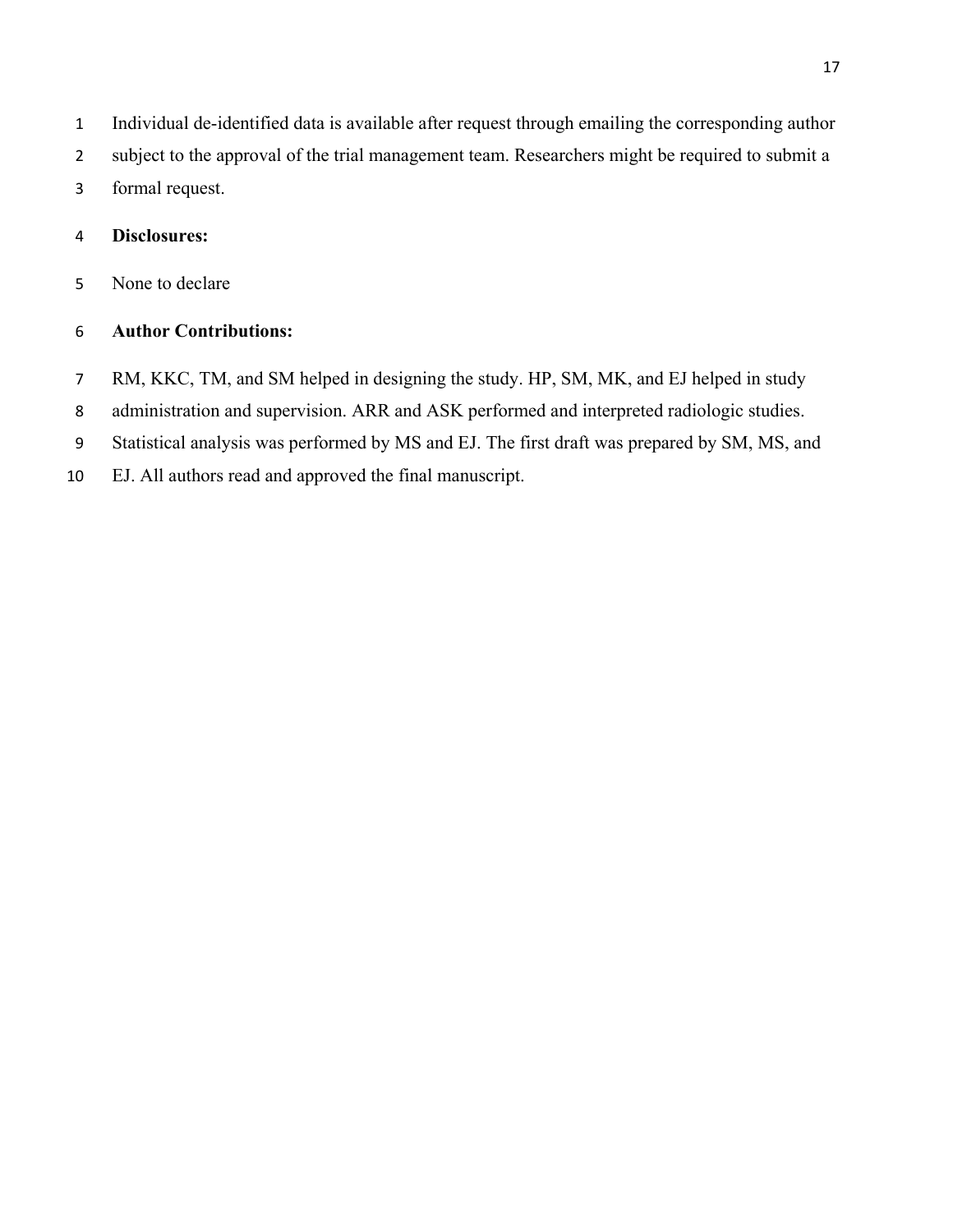## **References**

 1. Younossi Z, Anstee QM, Marietti M, Hardy T, Henry L, Eslam M, George J, Bugianesi E. Global burden of NAFLD and NASH: trends, predictions, risk factors and prevention. Nat Rev Gastroenterol Hepatol. 2018;15(1):11-20.

 2. Targher G, Byrne CD, Lonardo A, Zoppini G, Barbui C. Non-alcoholic fatty liver disease and risk of incident cardiovascular disease: A meta-analysis. J Hepatol. 2016;65(3):589-600.

 3. Younossi Z, Tacke F, Arrese M, Chander Sharma B, Mostafa I, Bugianesi E, Wai-Sun Wong V, Yilmaz Y, George J, Fan J, Vos MB. Global Perspectives on Nonalcoholic Fatty Liver Disease and Nonalcoholic Steatohepatitis. Hepatology. 2019;69(6):2672-82.

 4. Zeb I, Li D, Budoff MJ, Katz R, Lloyd-Jones D, Agatston A, Blumenthal RS, Blaha MJ, Blankstein R, Carr J, Nasir K. Nonalcoholic Fatty Liver Disease and Incident Cardiac Events: The Multi-Ethnic Study of Atherosclerosis. J Am Coll Cardiol. 2016;67(16):1965-6.

 5. Wu S, Wu F, Ding Y, Hou J, Bi J, Zhang Z. Association of non-alcoholic fatty liver disease with major adverse cardiovascular events: A systematic review and meta-analysis. Sci Rep. 2016;6:33386.

6. Soliman EZ, Mendis S, Dissanayake WP, Somasundaram NP, Gunaratne PS, Jayasingne IK,

 Furberg CD. A Polypill for primary prevention of cardiovascular disease: a feasibility study of the World Health Organization. Trials. 2011;12:3.

7. Nascimbeni F, Pellegrini E, Lugari S, Mondelli A, Bursi S, Onfiani G, Carubbi F, Lonardo A. Statins

and nonalcoholic fatty liver disease in the era of precision medicine: More friends than foes.

Atherosclerosis. 2019;284:66-74.

 8. Sigler MA, Congdon L, Edwards KL. An Evidence-Based Review of Statin Use in Patients With Nonalcoholic Fatty Liver Disease. Clin Med Insights Gastroenterol. 2018;11:1179552218787502.

23 9. Simon TG, Henson J, Osganian S, Masia R, Chan AT, Chung RT, Corey KE. Daily Aspirin Use Associated With Reduced Risk For Fibrosis Progression In Patients With Nonalcoholic Fatty Liver Disease.

Clin Gastroenterol Hepatol. 2019;17(13):2776-84.e4.

 10. Goh GB, Pagadala MR, Dasarathy J, Unalp-Arida A, Sargent R, Hawkins C, Sourianarayanane A, Khiyami A, Yerian L, Pai R, McCullough AJ, Dasarathy S. Renin-angiotensin system and fibrosis in non-alcoholic fatty liver disease. Liver Int. 2015;35(3):979-85.

11. Roshandel G, Khoshnia M, Poustchi H, Hemming K, Kamangar F, Gharavi A, Ostovaneh MR,

Nateghi A, Majed M, Navabakhsh B, Merat S, Pourshams A, Nalini M, Malekzadeh F, Sadeghi M,

Mohammadifard N, Sarrafzadegan N, Naemi-Tabiei M, Fazel A, Brennan P, Etemadi A, Boffetta P,

Thomas N, Marshall T, Cheng KK, Malekzadeh R. Effectiveness of polypill for primary and secondary

 prevention of cardiovascular diseases (PolyIran): a pragmatic, cluster-randomised trial. Lancet. 2019;394(10199):672-83.

 12. Pourshams A, Saadatian-Elahi M, Nouraie M, Malekshah AF, Rakhshani N, Salahi R, Yoonessi A, Semnani S, Islami F, Sotoudeh M, Fahimi S, Sadjadi AR, Nasrollahzadeh D, Aghcheli K, Kamangar F, Abnet CC, Saidi F, Sewram V, Strickland PT, Dawsey SM, Brennan P, Boffetta P, Malekzadeh R. Golestan cohort study of oesophageal cancer: feasibility and first results. Br J Cancer. 2005;92(1):176-81.

13. Zelen M. A new design for randomized clinical trials. N Engl J Med. 1979;300(22):1242-5.

14. Merat S, Poustchi H, Hemming K, Jafari E, Radmard AR, Nateghi A, Shiravi Khuzani A, Khoshnia

M, Marshall T, Malekzadeh R. PolyPill for Prevention of Cardiovascular Disease in an Urban Iranian

 Population with Special Focus on Nonalcoholic Steatohepatitis: A Pragmatic Randomized Controlled Trial within a Cohort (PolyIran - Liver) - Study Protocol. Arch Iran Med. 2015;18(8):515-23.

15. Yusuf S, Joseph P, Dans A, Gao P, Teo K, Xavier D, Lopez-Jaramillo P, Yusoff K, Santoso A, Gamra

H, Talukder S, Christou C, Girish P, Yeates K, Xavier F, Dagenais G, Rocha C, McCready T, Tyrwhitt J, Bosch

J, Pais P, International Polycap Study 3 Investigators. Polypill with or without Aspirin in Persons without

Cardiovascular Disease. N Engl J Med. 2021;384(3):216-28.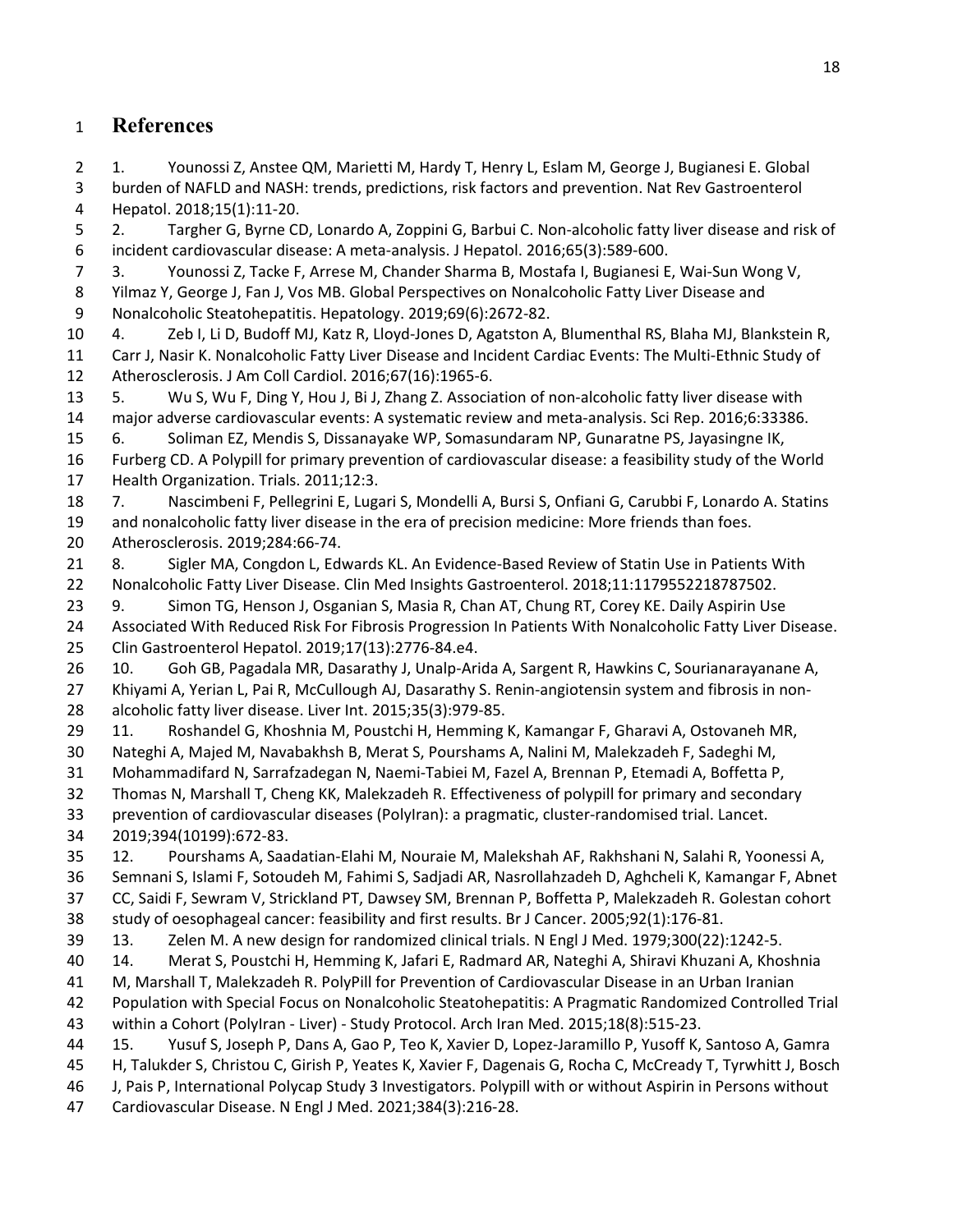Black DM. Reduction of LDL cholesterol by 25% to 60% in patients with primary hypercholesterolemia by atorvastatin, a new HMG-CoA reductase inhibitor. Arterioscler Thromb Vasc Biol. 1995;15(5):678-82. 17. Grundy SM, Stone NJ, Bailey AL, Beam C, Birtcher KK, Blumenthal RS, Braun LT, de Ferranti S, Faiella-Tommasino J, Forman DE, Goldberg R, Heidenreich PA, Hlatky MA, Jones DW, Lloyd-Jones D, Lopez-Pajares N, Ndumele CE, Orringer CE, Peralta CA, Saseen JJ, Smith SC, Jr., Sperling L, Virani SS, Yeboah J. 2018 AHA/ACC/AACVPR/AAPA/ABC/ACPM/ADA/AGS/APhA/ASPC/NLA/PCNA Guideline on the Management of Blood Cholesterol: Executive Summary: A Report of the American College of Cardiology/American Heart Association Task Force on Clinical Practice Guidelines. J Am Coll Cardiol. 2019;73(24):3168-209. 18. Pool J, Oparil S, Hedner T, Glazer R, Oddou-Stock P, Hester A. Dose-responsive antihypertensive efficacy of valsartan, a new angiotensin II-receptor blocker. Clin Ther. 1998;20(6):1106-14. 19. Rezaei S, Mahmoudi Z, Sheidaei A, Aryan Z, Mahmoudi N, Gohari K, Yoosefi M, Hajipour MJ, Dilmaghani-Marand A, Soleimanzadehkhayat M, Gholami A, Mirab Samiee S, Moradi G, Larijani B, Farzadfar F. Salt intake among Iranian population: the first national report on salt intake in Iran. J Hypertens. 2018;36(12):2380-9. 20. Athyros VG, Boutari C, Stavropoulos K, Anagnostis P, Imprialos KP, Doumas M, Karagiannis A. Statins: An Under-Appreciated Asset for the Prevention and the Treatment of NAFLD or NASH and the Related Cardiovascular Risk. Curr Vasc Pharmacol. 2018;16(3):246-53. 20 21. Doumas M, Imprialos K, Dimakopoulou A, Stavropoulos K, Binas A, Athyros VG. The Role of Statins in the Management of Nonalcoholic Fatty Liver Disease. Curr Pharm Des. 2018;24(38):4587-92.

16. Nawrocki JW, Weiss SR, Davidson MH, Sprecher DL, Schwartz SL, Lupien PJ, Jones PH, Haber HE,

22. Thom S, Poulter N, Field J, Patel A, Prabhakaran D, Stanton A, Grobbee DE, Bots ML, Reddy KS,

Cidambi R, Bompoint S, Billot L, Rodgers A, UMPIRE Collaborative Group. Effects of a fixed-dose

 combination strategy on adherence and risk factors in patients with or at high risk of CVD: the UMPIRE randomized clinical trial. JAMA. 2013;310(9):918-29.

 23. Selak V, Elley CR, Bullen C, Crengle S, Wadham A, Rafter N, Parag V, Harwood M, Doughty RN, Arroll B, Milne RJ, Bramley D, Bryant L, Jackson R, Rodgers A. Effect of fixed dose combination treatment on adherence and risk factor control among patients at high risk of cardiovascular disease: randomised controlled trial in primary care. BMJ. 2014;348:g3318.

 24. Gast A, Mathes T. Medication adherence influencing factors—an (updated) overview of systematic reviews. Syst Rev. 2019;8(1):112.

25. Lee SS, Park SH, Kim HJ, Kim SY, Kim MY, Kim DY, Suh DJ, Kim KM, Bae MH, Lee JY, Lee SG, Yu ES.

 Non-invasive assessment of hepatic steatosis: prospective comparison of the accuracy of imaging examinations. J Hepatol. 2010;52(4):579-85.

 26. Clark JM, Diehl AM. Defining nonalcoholic fatty liver disease: implications for epidemiologic studies. Gastroenterology. 2003;124(1):248-50.

27. Verma S, Jensen D, Hart J, Mohanty SR. Predictive value of ALT levels for non-alcoholic

 steatohepatitis (NASH) and advanced fibrosis in non-alcoholic fatty liver disease (NAFLD). Liver Int. 2013;33(9):1398-405.

28. Jamali R, Khonsari M, Merat S, Khoshnia M, Jafari E, Bahram Kalhori A, Abolghasemi H, Amini S,

Maghsoudlu M, Deyhim MR, Rezvan H, Pourshams A. Persistent alanine aminotransferase elevation

 among the general Iranian population: prevalence and causes. World J Gastroenterol. 2008;14(18):2867- 71.

29. Sohrabpour A, Rezvan H, Amini-Kafiabad S, Dayhim M, Merat S, Pourshams A. Prevalence of

Nonalcoholic Steatohepatitis in Iran: A Population based Study. Middle East J Dig Dis. 2010;2(1):14-9.